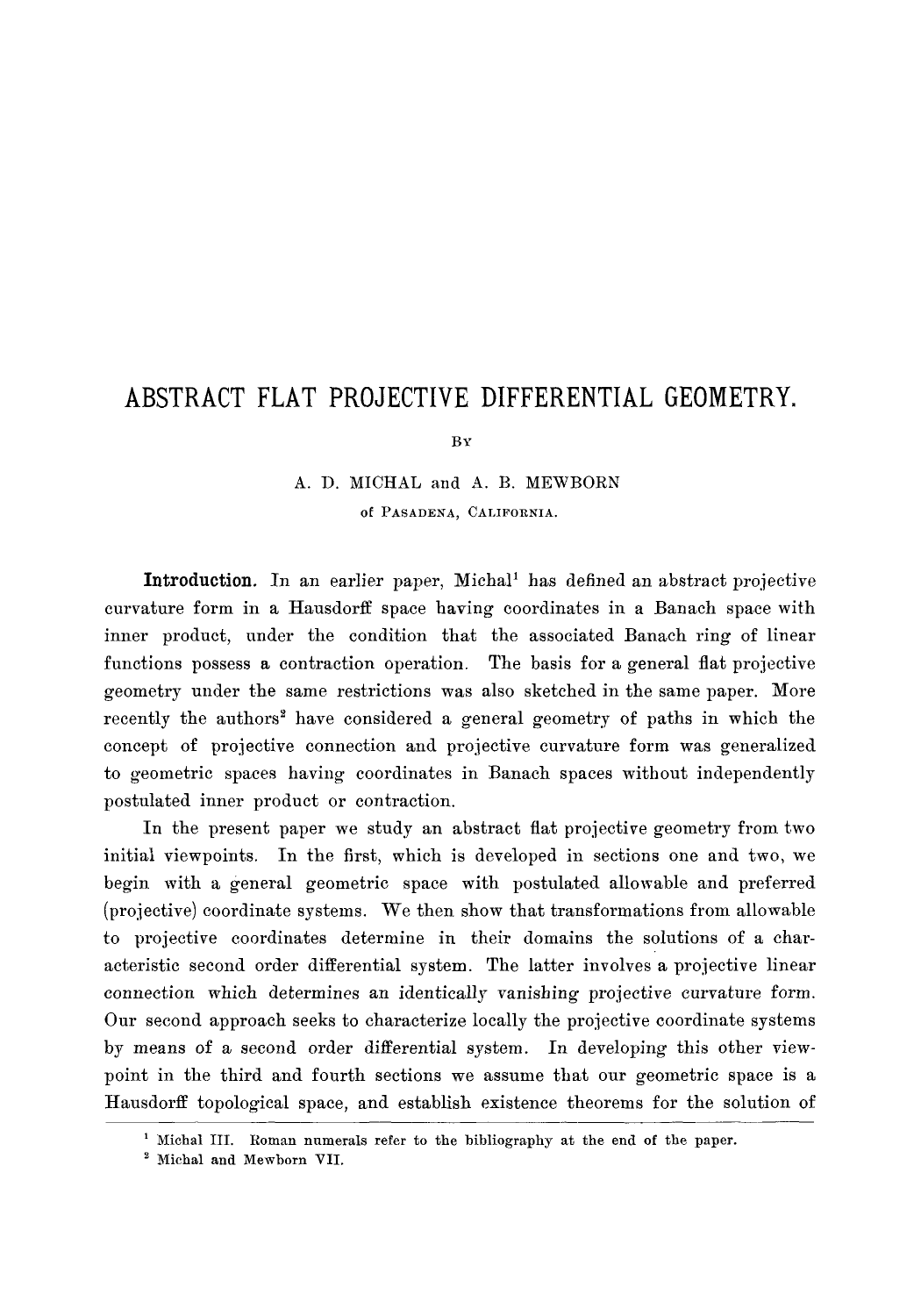a certain first order differential system involving a postulated projective connection whose curvature form is identically zero, and whose Fréchet differential has the  $\delta$ -property. This  $\delta$ -property is a particularly interesting development of our general treatment, for we show that it may or may not be satisfied for functions in infinite dimensional spaces, whereas it automatically holds for the finite dimensional arithmetic case. In the concluding section we show that the solution of our first order differential system is unique in a restricted neighborhood of each point of our projective coordinate space  $B_1$ . Further we show that it is of such form that it determines projective coordinates satisfying the postulates used in our first approach to the problem, and hence that the two methods yield equivalent (local) characterisations of a flat projective geometry.

#### **i. Projective Coordinate Systems and their Differential Properties.**

We shall assume that we have a geometric space of points  $H$  having allowable coordinates already defined in a Banach space  $B$ , and shall consider the geometry of this space from the standpoint of an undefined set of >>preferred homogeneous coordinate systems>> (hereafter called >>projective coordinate systems>> or briefly »p. c. s.»), valued in a second Banach space  $B_1$  of couples  $X = (x, x^0)$  where x is in  $B$  and  $x^0$  is a real number hereafter called the *gauge variable*. These p. c. s. will be subject to the following five postulates<sup>1</sup>:

*P I. In a p. c. s. there will correspond to each point p of the geometric space H* at least one element X of the space  $B_1$ , and to each Y in  $B_1$  except  $(o, o)$  there *will correspond just one point q of H.* 

*P 2. Two elements X and Y of B<sub>1</sub> represent the same point p of H if and only if they lie on the same straight line*<sup>2</sup> through the origin  $(o, o)$  of  $B_1$ .

*P* 3. Any p.c.s. can be transformed into any other by a linear transformation.<sup>3</sup>

*P 4. Any homogeneous coordinate system obtained from a p.c.s, by a linear transformation is a p. c. s.* 

*P 5. There exists at least one p. c. s.* 

From the above postulates it can readily be proved that any transformation between two p. c. s. is a solvable linear transformation.

<sup>&</sup>lt;sup>1</sup> Veblen and Whitehead I, p. 29.

<sup>&</sup>lt;sup>2</sup> I.e. if and only if they satisfy a relation of the form  $X = \alpha Y$  where  $\alpha$  is a real number. <sup>3</sup> I. e., a transformation  $\overline{X} = \overline{X}(X)$  additive and continuous in X and hence homogeneous of degree one.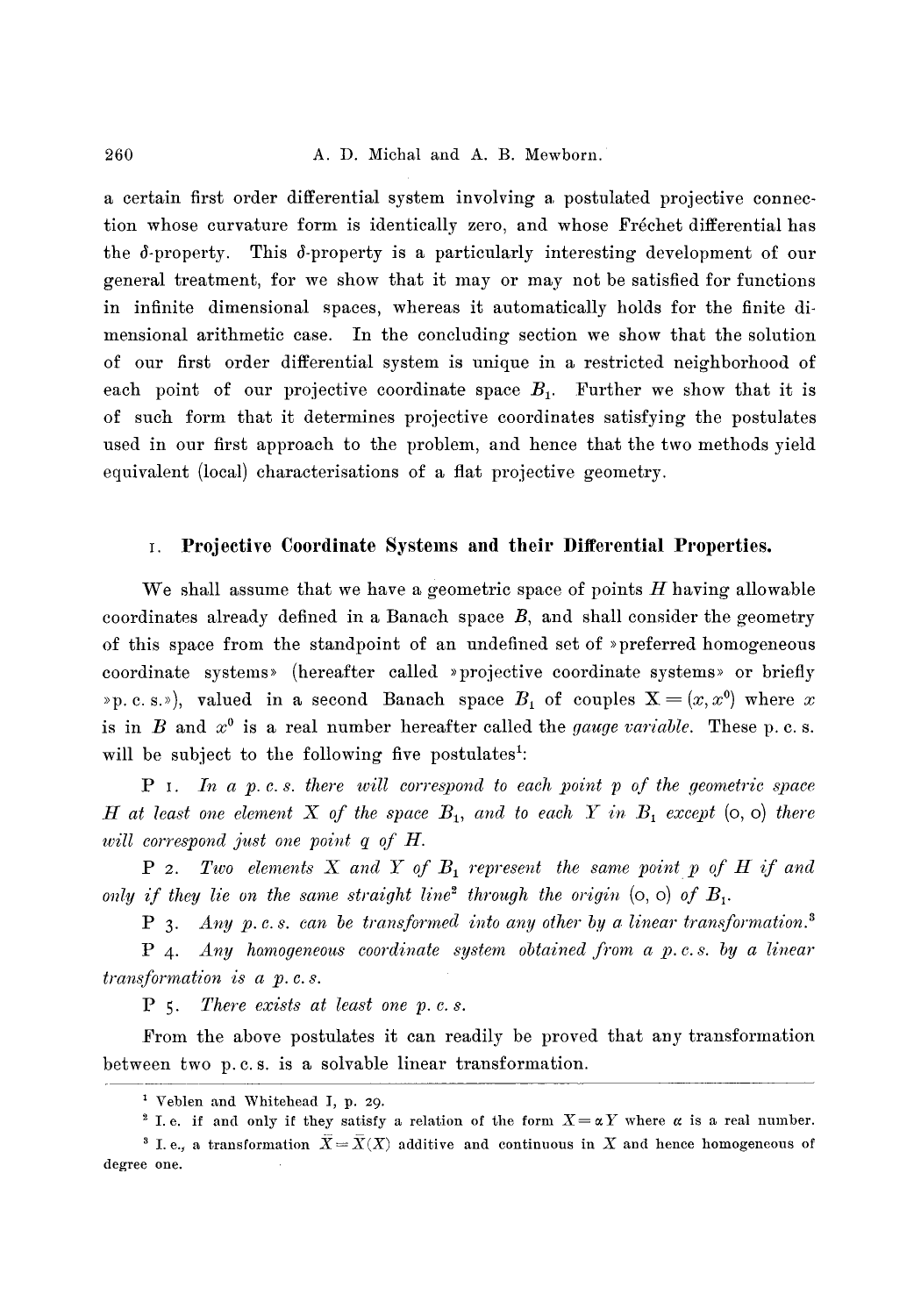**Definition 1. 1.** *Allowable Coordinate System.* Any  $(I - I)$  solvable transformation on H to an open subset  $B' \subset B$  is an allowable coordinate system and will be denoted by  $x(p)$  and its inverse by  $p(x)$  where p is in H and x in  $B' \subset B$ and  $x(p_0) = o$  in  $B'$ .

**Definition 1.2.** *Transformation of Coordinates from Allowable to Preferred Coordinates.* This is any transformation from a given allowable coordinate system  $x(p)$  to a p.c.s.  $U(x(p))$ . The range<sup>1</sup> of  $U(x(p))$  is the entire space H less the point  $p_0$ , and its domain<sup>1</sup> is an open subset  $B'_1$  of  $B_1$ .

Definition 1.3. *Change of Representation.* The simultaneous transformation of allowable coordinates  $\bar{x} = \bar{x}(x)$  and the change of gauge variable  $\bar{x}^0 = x^0 + x^0$ + log  $\varrho(x)$  where  $\varrho(x)$  is a positive scalar field valued function of x of class  $C^{(3)}$ will be called a change of representation.

Definition 1.4. *Projective Scalar Field.* By a projective scalar field we shall mean any geometric object whose components  $S(X)$  transform according to the law  $S(\bar{X}) = S(X)$  under the change of representation  $\bar{X} = \bar{X}(X)$ .

**Definition 1.5.** *The Projective Scalar Field*  $A(X)$ *.* By this we shall denote the transformation

$$
(1. 1) \t\t A(X) = e^{x^0} U(x)
$$

whose domain is the subset  $(B'_{0}, |x^{0}| < \infty)$  of  $B_{1}$ , and whose range is the subset of  $B_1$  obtained by adjoining to  $B'_1$  all elements of  $B_1$  lying on a straight line through the origin with any element of  $B'_{1}$ . Furthermore  $A(X)$ 

- a) is of class  $C^{(3)}$  on its domain,
- b) is a projective scalar,
- c) has a first Fréchet differential  $A(X; Y)$  which is a solvable linear function of the projective c.v. Y with inverse  $A^{-1}(X, Y)$ .

Definition 1.6. *Projective Contravariant Vector.* A geometric object V associated with the point  $p$  whose component undergoes the transformation

$$
\overline{V} = \overline{X}(X(p); V)
$$

under the change of representation  $\bar{X}(p) = \bar{X}(X(p))$  will be called a projective contravariant vector associated with the point  $p$ .

<sup>&</sup>lt;sup>1</sup> The set of values of the indicated independent variable for which a function is defined will be called the *domain* of the function with respect to that variable. The corresponding set of values of the function will be called its *range*, e.g. here the domain of  $U(x)$  is  $B'_0$  (the set B' less the zero element), and its range is  $B'_1$ .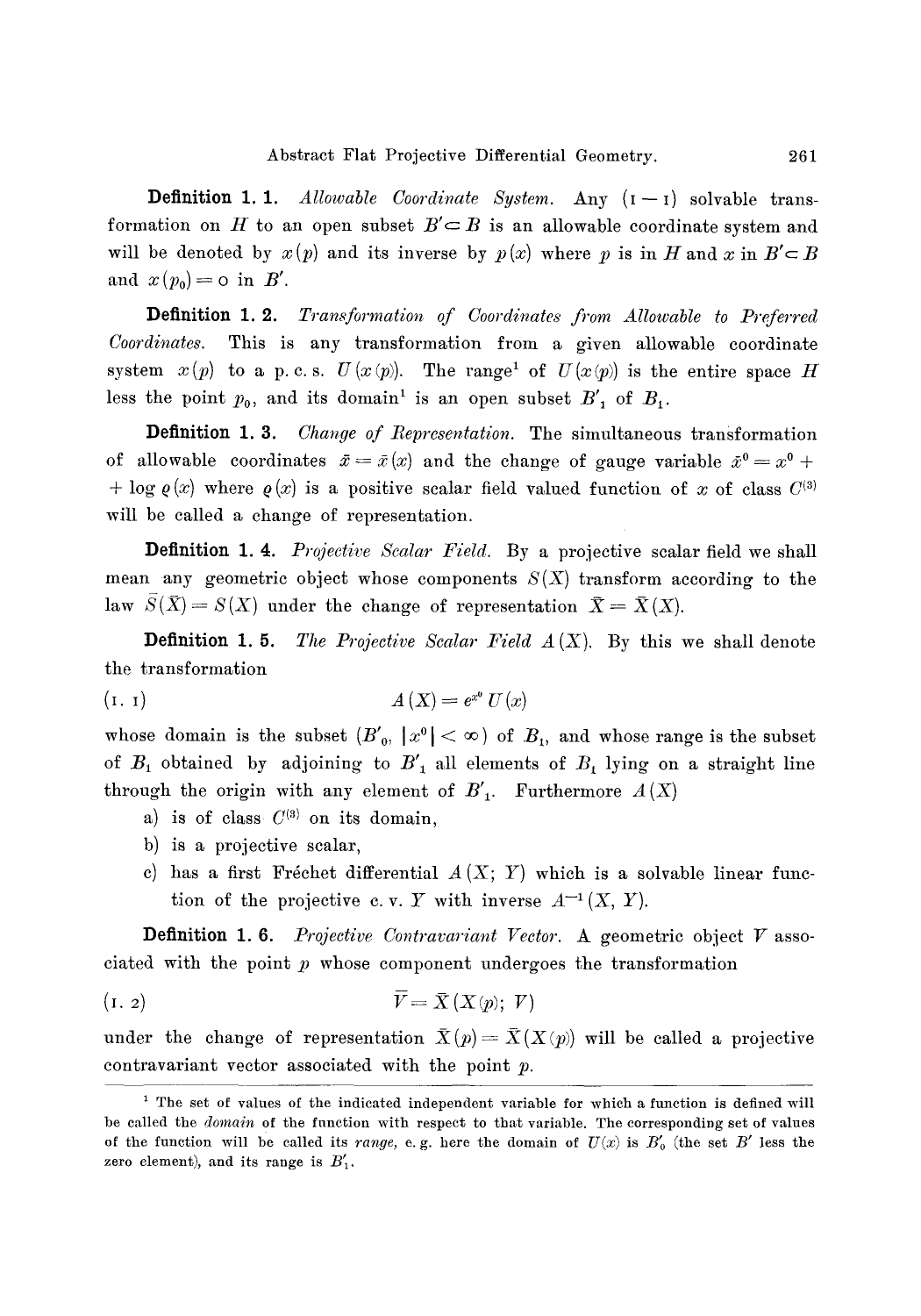Definition 1.7. *Projective Contravariant Vector Field* or p. c.v.f. A set of projective contravariant vectors associated one to each point of some set in  $H$ will be called a p.c.v.f.

**Definition 1.8.** *Hyperplane through the Origin of B<sub>1</sub>.* The set of elements X of  $B_1$  which all satisfy a given numerically valued linear function (not identically zero) equated to zero will be said to lie on a hyperplane through the origin (o, o) of  $B_1$ .

The condition c) of definition 1.5 implies that the values of  $A(X)$  do not lie on a hyperplane through the origin of  $B_{1}$ . For if we assume condition c) and assume that there exists a linear function  $L(V) \neq 0$  such that  $L(A(X)) = 0$ for all values of  $A(X)$ , and differentiate, we get

(1. 3) 
$$
L(A(X; Y)) = 0.
$$

Let  $Y = A^{-1}(X, W)$  whence  $L(W) = o$  for all W contrary to assumption.

**Definition 1.9.** *The Function*  $\mathfrak{Z}(X)$ . Any solvable linear function  $F(S)$  of the projective scalar  $A(X)$  will be denoted by

(1. 4) 
$$
\mathcal{B}(X) = F(A(X)) = e^{x^0} F(U(x)).
$$

By a well known theorem of Banach-Schauder it follows that the inverse  $F^{-1}(S)$  of  $F(S)$  is also linear in S.

**Theorem 1. 1.** Let  $U(x)$  be a transformation of coordinates from  $x(p)$  to a *narticular p.c.s.*  $U(x(p))$ . Let  $\mathcal{B}(x)$  be a transformation of coordinates from the same *allowable coordinate system*  $x(p)$  *to any p. c. s.*  $\mathfrak{Z}(x(p))$ . Then the function  $\mathfrak{Z}(X)$ *(def. z. 9) satisfies the differential system* 

(1. 5)  
\n(a) 
$$
\mathcal{B}(X; Y; Z) = \mathcal{B}(X; H(X, Y, Z))
$$
  
\n(b)  $\mathcal{B}(X; (0, y^0)) = y^0 \mathcal{B}(X)$ 

*where* 

(1. 6) 
$$
\Pi(X, Y, Z) = A^{-1}(X, A(X; Y; Z)).
$$

**Proof:** Taking two successive Fréchet differentials of equation  $(1.4)$  we obtain

and

$$
\mathcal{B}(X; Y) = F(A(X; Y))
$$

$$
\mathfrak{Z}(X; Y; Z) = F(A(X; Y; Z)),
$$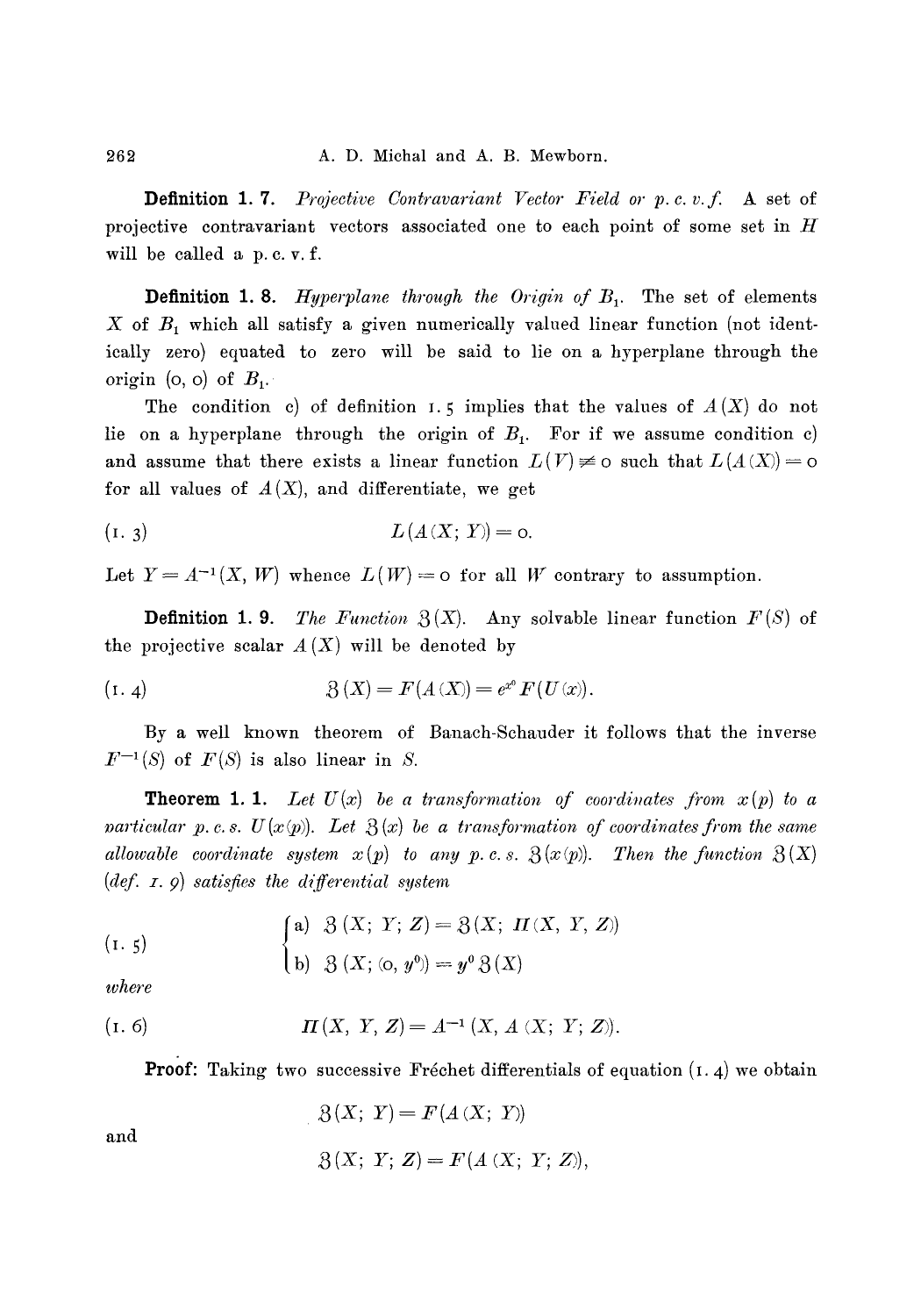whence, from the solvability of  $A(X; Y)$  and of  $F(S)$ 

$$
\mathfrak{Z}\,(X;\,A^{-1}\,(X,\;Y)\!)=F(A\,(X;\,A^{-1}(X;\;Y)\!)\!=\!F(Y).
$$

Now let  $Y = A(X; Y; Z)$ , which completes the proof. Q.E.D.

The second order differential system  $(1, 5)$  of this tbeorem can be replaced by the equivalent system of three first order differential equations:

$$
\begin{cases}\n\text{a)} & P(X, Y; Z) = P(X, \Pi(X, Y, Z)) \\
\text{b)} & 3(X; Y) = P(X, Y) \\
\text{c)} & 3(X; \langle \text{o}, y^0 \rangle = y^0 \, 3(X).\n\end{cases}
$$

This modification is important, as it is with a differential system of this type that we shall be dealing in section 3. In particular, compare

$$
P(X_0, (0, y^0)) = \mathfrak{Z}(X_0; (0, y^0)) = y^0 \mathfrak{Z}(X_0)
$$

obtained from b) and c) of  $(1, 7)$  with the analogous relation in the initial condition c) of equation  $(3.1)$ .

#### **2 The Flat Projective Connection.**

The function  $H(X, Y, Z)$  defined by equation (1.6) plays an important role in the geometry of our space, and is the component in the given coordinates of a geometric object which we shall call the *projective connection*<sup>1</sup>. Some of its important properties are exhibited in this section.

**Theorem 2.1.** *The projective connection*  $H(X, Y, Z)$  is symmetric and bilinear *in Y and Z, and satisfies the relation* 

(2. 1) 
$$
\mathbf{\Pi}(X, \langle 0, y^0 \rangle, Z) = y^0 Z.
$$

Proof: The symmetry of the function is an immediate consequence of Kerner's theorem on the symmetry of the second Fréchet differential. An application of the before mentioned theorem of Banach-Schauder and the definition of Fréchet differential, shows the function to be bilinear. A direct computation of the differentials in  $(1.6)$  verifies  $(2. 1)$ .  $Q. E. D$ .

<sup>&</sup>lt;sup>1</sup> For brevity we shall hereafter, if there is no ambiguity, use this term for the *component* of the projective connection. In general we shall similarly apply the name of a geometric object to one of its components.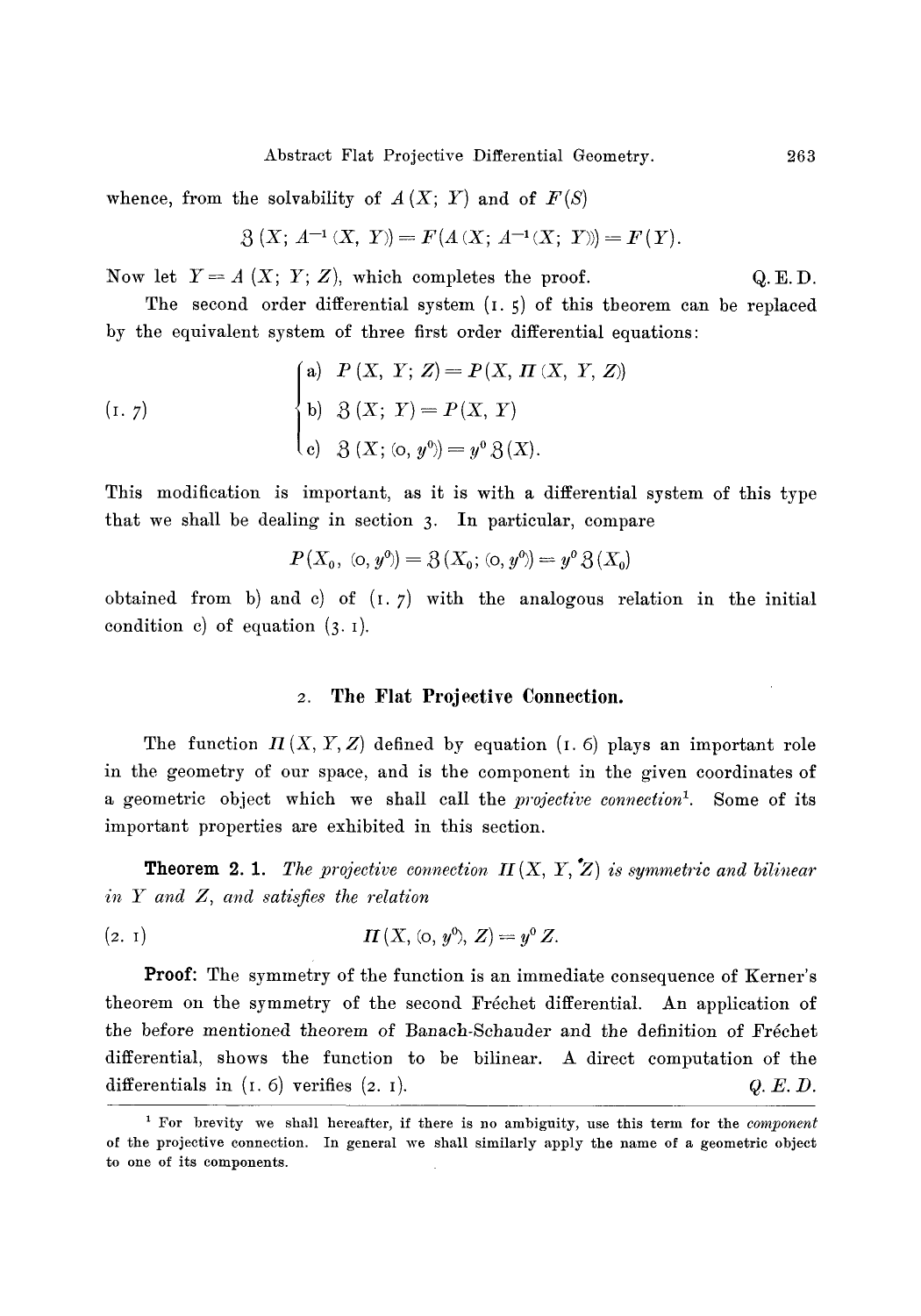Theorem 2.2. *The projective connection is invariant under a solvable linear transformation of A (X).* 

**Proof:** Let  $L(V)$  be a solvable linear transformation of V with inverse  $L^{-1}(V)$  and let

$$
\tilde{A}(X) = L(A(X)).
$$

 $\tilde{A}(X; Y)$  has the inverse  $\tilde{A}^{-1}(X, Y)=A^{-1}(X, L^{-1}(Y))$ , hence  $\tilde{A}^{-1}(X, \tilde{A}(X; Y; Z))=$  $= A^{-1}(X, A(X; Y; Z)) = \mathbf{\Pi}(X, Y, Z).$ *Q.E.D.* 

Theorem 2.3. *Under a change of representation the projective connection trans forms as a component of a linear connection,* 

$$
(2. 2) \qquad \qquad \overline{H}(\overline{X}, \overline{Y}, \overline{Z}) = \overline{X}(X; H(X, Y, Z)) + \overline{X}(X; X(\overline{X}; \overline{Y}; \overline{Z}))
$$

 $when$   $Y$  and  $Z$  are projective contravariant vectors.

Proof: By definition we have in the new representation

$$
(2. 3) \qquad \qquad \overline{H}(\overline{X}, \overline{Y}, \overline{Z}) = \overline{A}^{-1}(\overline{X}, \overline{A}(\overline{X}; \overline{Y}; \overline{Z})).
$$

From b) and c) of definition  $I.5$  and definition  $I.6$  we have

(2. 4) 
$$
\bar{A}(\bar{X}; \bar{Y}) = A(X; Y) = A(X; X(\bar{X}; \bar{Y})).
$$

By taking inverses of this,

(2. 5) 3\_ -1 (X, S)= 2~(X; A -~ (X, S)),

showing that  $A^{-1}(X, S)$  is a p. c. v. f. valued linear form in the projective scalar S.

Differentiating the first and last of  $(2, 4)$  we have

$$
(2. 6) \qquad \qquad \bar{A}(\bar{X}; \ \bar{Y}; \ \bar{Z}) = A(X; \ Y; \ Z) + A(X; \ X(\bar{X}; \ \bar{Y}; \ \bar{Z}))
$$

which, with the aid of  $(2.5)$  and  $(2.3)$  yields

$$
(2.7) \begin{cases} \bar{\Pi}(\bar{X}, \bar{Y}, \bar{Z}) = \bar{A}^{-1}(\bar{X}, \bar{A}(\bar{X}; \bar{Y}; \bar{Z})) \\ = \bar{X}(X; A^{-1}(X, A(X; Y; Z) + A(X; X(\bar{X}; \bar{Y}; \bar{Z}))). \end{cases}
$$

Equation (2. 2) follows at once from  $(2. 7)$ .  $Q.E.D.$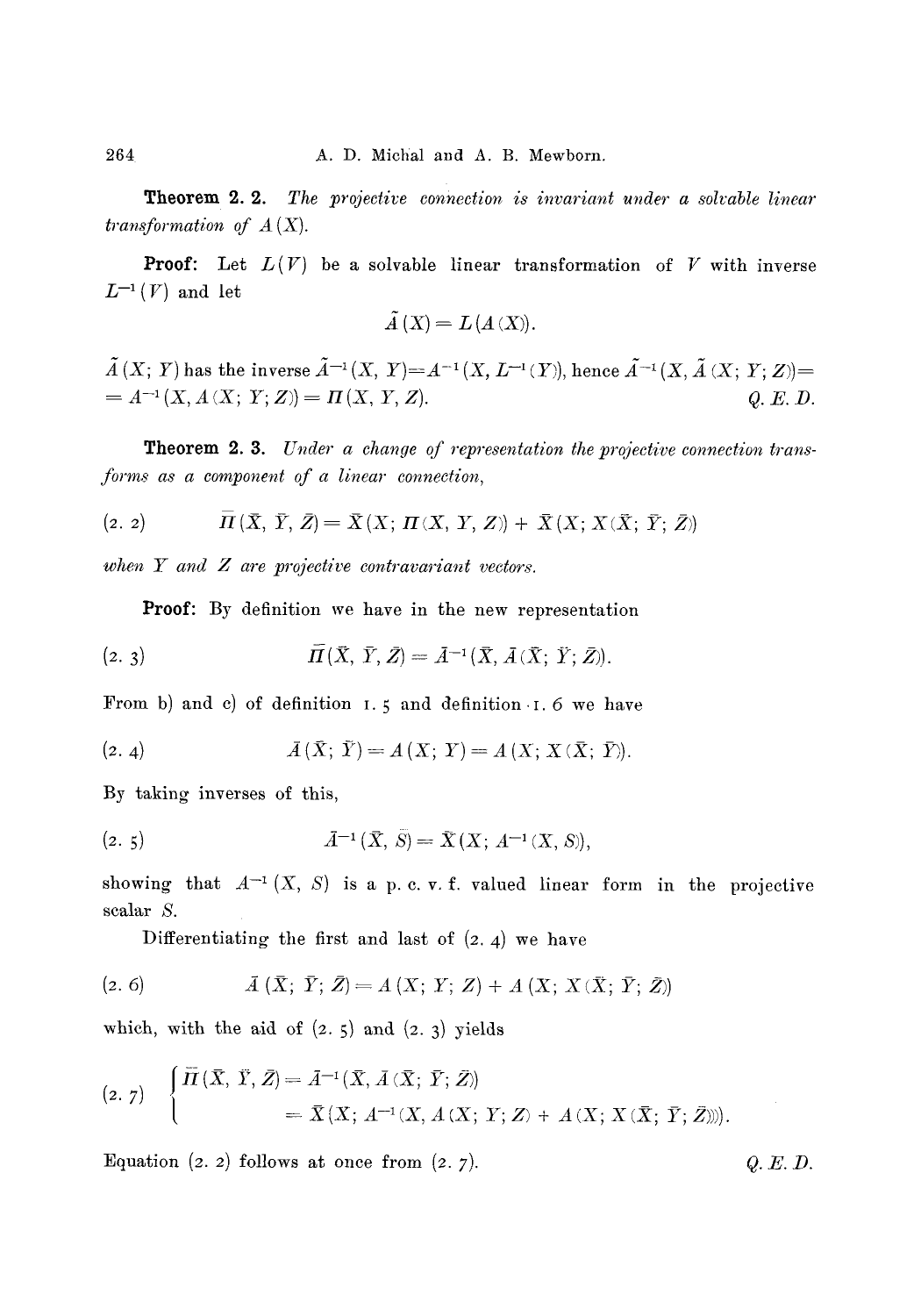It can be shown that the inverse of  $A(X; Y)$  is of the form

(2. 8) 
$$
A^{-1}(X, Y) = (e^{-x^0}l(x, Y), e^{-x^0}l^0(x, Y))
$$

where x is in *B*,  $l(x, Y)$  and  $l^0(x, Y)$  are linear in Y of  $B_1$  and valued in B and the reals respectively. Using this property of  $A^{-1}(X, Y)$  and theorem 2. 3 we obtain

**Theorem 2.4.** *The projective connection*  $\Pi(X, Y, Z)$  is independent of  $x^0$  and *is of the form* 

(2.9) *H(X,Y,Z)=(F(x,y,z)+y~176 F~176 ~* 

*where, in the notation of* (2. 8),

(2. 10)  

$$
\begin{cases}\n\Gamma(x, y, z) = l(x, U(x; y; z)) \\
\Gamma^{0}(x, y, z) = l^{0}(x, U(x; y; z))\n\end{cases}
$$

*are bilinear and symmetric in y and z. If y and z are contravariant vectors,*   $\Gamma(x, y, z)$  transforms as a component of a linear connection; and  $\Gamma^{0}(x, y, z)$ , called *the gauge form, is absolute scalar field valued.* 

Theorem 2.5. *Under a change of representation* 

(2. 11)  

$$
\begin{cases} \overline{X}(X) = (\bar{x}(x), x^0 + \log \varrho(x)) \\ X(\overline{X}) = (x(\bar{x}), \bar{x}^0 - \log \overline{\varrho}(\bar{x})) \end{cases}
$$

*if*  $Y$  and  $Z$  are projective contravariant vectors, equation  $(z, 9)$  goes over into the  $\bar{X}$ *representation as* 

$$
(2. 12) \qquad \overline{H}(\overline{X}, \overline{Y}, \overline{Z}) = (\hat{\overline{\Gamma}}(\overline{x}, \overline{y}, \overline{z}) + \overline{y}^{0} \overline{z} + \overline{z}^{0} \overline{y}, \quad \hat{\overline{\Gamma}}^{0}(\overline{x}, \overline{y}, \overline{z}) + \overline{y}^{0} \overline{z}^{0}),
$$

*where* 

$$
(2. 13)
$$
\n
$$
\begin{cases}\n\hat{\Gamma}(\bar{x}, \bar{y}, \bar{z}) = \bar{x}(x; \Gamma(x, y, z)) + \bar{x}(x; x(\bar{x}; \bar{y}; \bar{z})) \\
+ \Phi(x, y) \bar{x}(x; z) + \Phi(x, z) \bar{x}(x; y), \\
\hat{\Gamma}^0(\bar{x}, \bar{y}, \bar{z}) = \Gamma^0(x, y, z) + \frac{1}{2} \{ \Phi(x, y; z) + \Phi(x, z; y) \} \\
- \Phi(x, \Gamma(x, y, z)) - \Phi(x, y) \Phi(x, z), \\
\Phi(x, y) = -\frac{\varrho(x; y)}{\varrho(x)} = -d_x^x \log \varrho(x).\n\end{cases}
$$

34--39615. *Acta mathematica.* 72. Imprim6 le 4 mai 1940.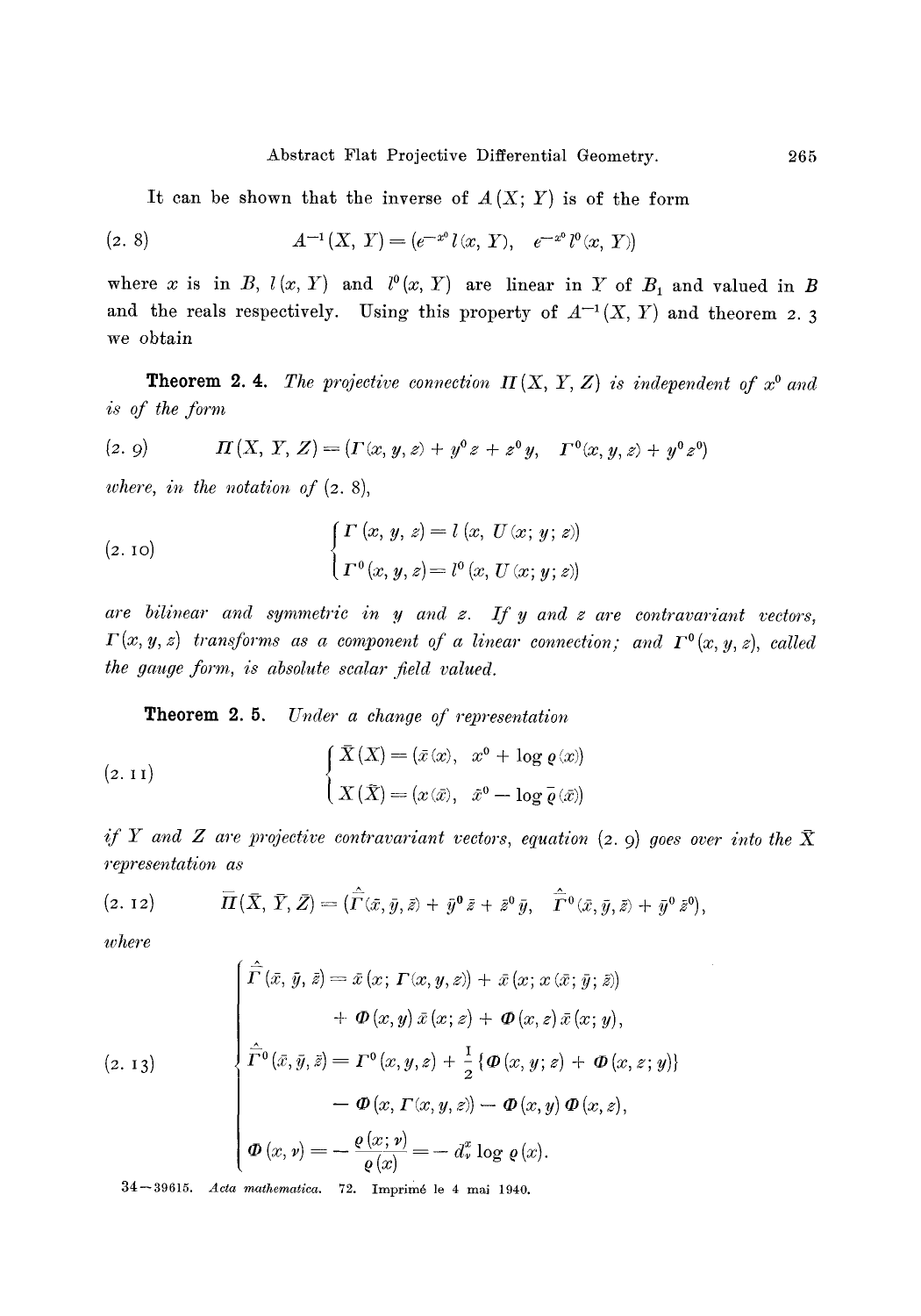This theorem may be proved either by a direct computation from  $(2, 9)$  or by reversing the order of steps in the proof of a theorem we have given elsewhere<sup>1</sup> in connection with a general, not necessarily flat, projective geometry.

**Corollary 2.1.**  *If we use the notation* 

 $(2. 14)$  $\Pi(X, Y, Z) = (j(x, Y, Z), j^{\theta}(x, Y, Z))$ 

*then* 

(2. 15)  

$$
\begin{cases} j(x, (y, 0), (z, 0)) = \Gamma(x, y, z) \\ j^{0}(x, (y, 0), (z, 0)) = \Gamma^{0}(x, y, z). \end{cases}
$$

**Definition 2.1.** The Projective Curvature Form. The function  $B_{(1)}(X, Y, Z, W)$ defined by the relation

$$
(2. 16) B_{(1)}(X, Y, Z, W) = \Pi(X, Y, Z; W) - \Pi(X, Y, W; Z) + \Pi(X, \Pi(X, Y, Z), W) - \Pi(X, \Pi(X, Y, W), Z)
$$

where  $H(X, Y, Z)$  is the projective connection of equation  $(1, 6)$  will be called the projective curvature form based on  $\mathcal{I}(X, Y, Z)$ .

**Theorem 2.6.** *The curvature form*  $(2.16)$  *is a p. c. v. f. valued trilinear form in the projective contravariant vectors Y, Z and W, and vanishes identically.* 

**Proof:** It is easy to verify that  $B_{(1)}(X, Y, Z, W)$  satisfies the conditions of definitions 1.6 and 1.7 by using theorem 2.3. The trilinearity property follows from theorem 2.1 and the definition of Fréchet differential.

We next must show that  $B_{(1)}(X, Y, Z, W) = 0$ . From equation (I.6) it follows that

(2. 17) 
$$
\Pi(X, Y, Z) = -A^{-1}(X, A(X; Y); Z)
$$

whence

 $\sim$   $\sim$ 

$$
\begin{aligned} \text{(2. 18)} \quad & \Pi(X, \ Y, \ Z; \ W) = - \ A^{-1}(X, \ A \ (X; \ Y); \ Z; \ W) \\ & \quad - \ A^{-1}(X, \ A \ (X; \ Y; \ W); \ Z). \end{aligned}
$$

This exists from the conditions of definition I. 5, and is clearly trilinear in  $Y, Z, W$ . From  $(I.6)$  and  $(z. 17)$  we have

<sup>1</sup> Michal and Mewborn VII, Theorem 2. I.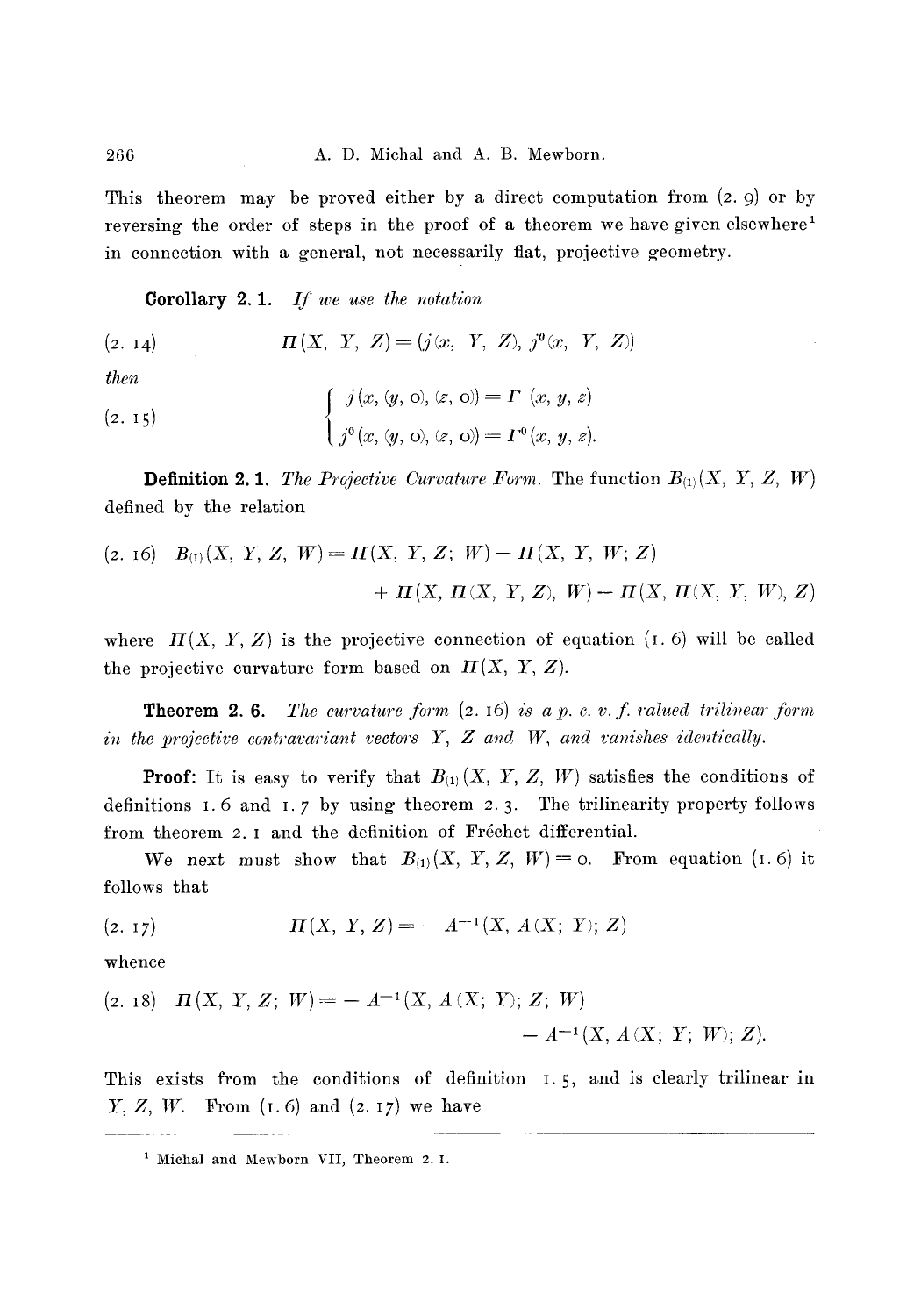Abstract Flat Projective Differential Geometry. 267

$$
(2. 19) \t\t \t\t \t\t \mathbf{I}(X, \mathbf{I}(X, Y, Z), W) = - A^{-1}(X, A(X, Y, Z); W).
$$

Substitutions by means of  $(2. 18)$  and  $(2. 19)$  in  $(2. 16)$  complete the proof of the theorem.  $Q. E. D.$ 

## 3. Local Characterization of a General Flat Projective Geometry.

We now change our point of view, and set up a converse problem to that treated in section I. Suppose that we are given the differential system  $(I, 7)$ and the initial conditions

(3. 1)  
\n
$$
\begin{cases}\n\text{a) } P(X_0, V) = P_0(V), \text{ a linear solvable function of } V, \\
\text{b) } \beta(X_0) = \beta_0, \\
\text{c) } P_0((0, 1)) = \beta_0,\n\end{cases}
$$

under what restrictions can this be said to characterize a flat projective geometry?

In the present section we impose the needed broad restrictions upon the structure of our space. In the next we develope a number of necessary preliminary results of a general character, and in section 5 we show that, under these restrictions, the solution of  $(I, 7)$  exists and satisfies the postulates of section  $I$  for a p. c.s. Hence we may say that this system actually characterizes our fiat projective geometry.

Let the geometric space be a Hausdorff space with Banach coordinates, but now by »allowable coordinate systems» we shall mean allowable  $K^{(3)}$  coordinate systems.<sup>1</sup> Clearly each geometric domain of such an allowable coordinate system is a metric space whose metric is defined as

(3. 2) 
$$
\delta(p_1, p_2) = ||x(p_1) - x(p_2)||, \qquad p_i \in H_0 \subset H.
$$

Let the Banach space of couples  $B_1$  be as in section I.

**Definition 3.1.** *Change of Representation*. The simultaneous transformation  $\bar{x} = \bar{x}(x)$  of allowable  $K^{(3)}$  coordinates and the change  $\bar{x}^0 = x^0 + \log \varrho(x)$  of gauge variable, where  $\rho(x)$  is as in definition 1.3, will be termed a change of representation.

Further we assume that there exists a function  $H(X, Y, Z)$  with arguments and values in  $B_1$  and having the following properties when x is in the coordinate domain in  $B$  of each allowable  $K^{(3)}$  coordinate system:

<sup>&</sup>lt;sup>1</sup> Subject to postulates I-IV page 5, Michal-Hyers (II).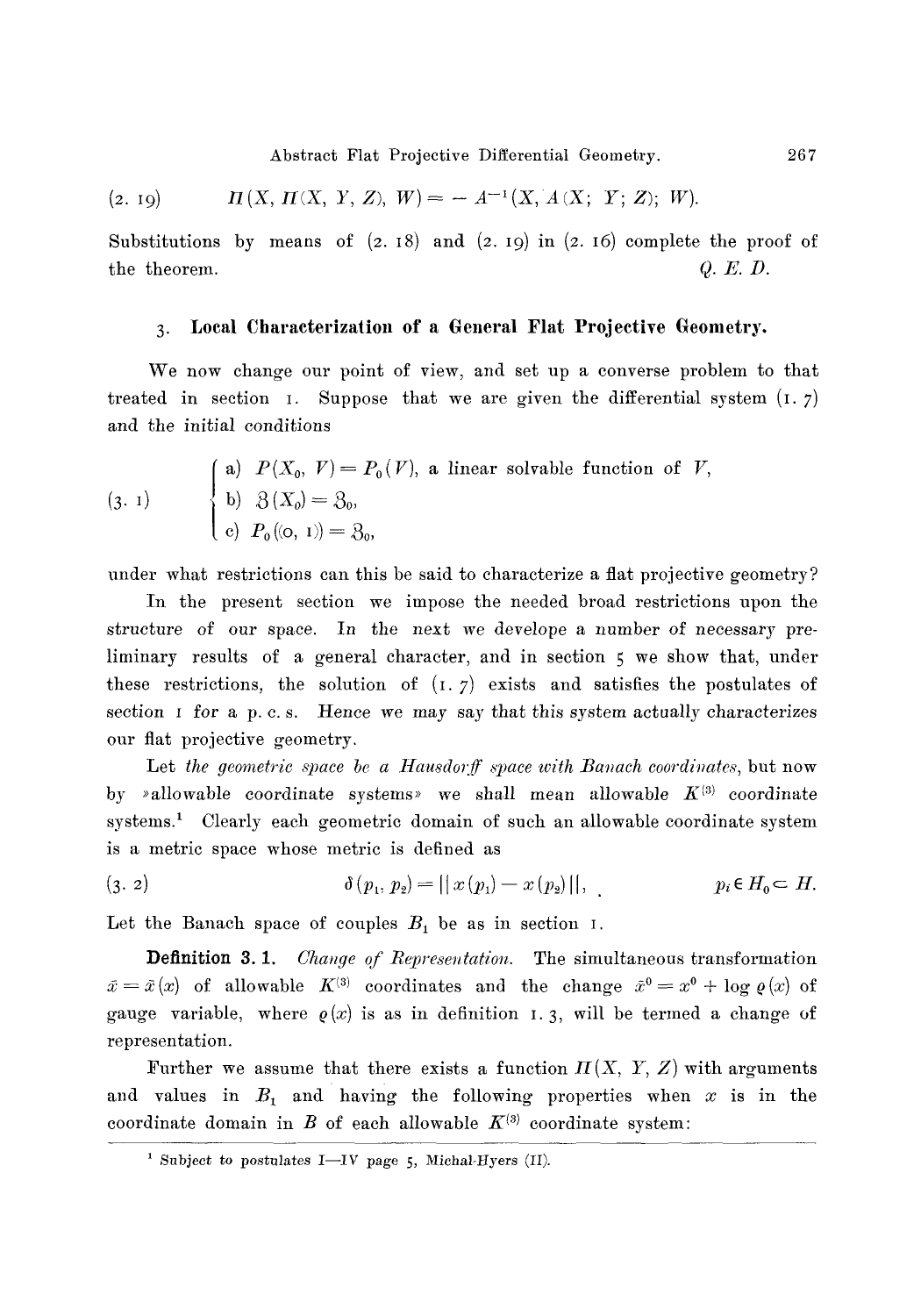a) 
$$
\Pi(X, Y, Z) = \Pi(X, Z, Y);
$$

- b)  $\Pi(X, Y, Z)$  is bilinear in Y, Z;
- c)  $\mathbf{\Pi}(X, (\mathsf{o}, y^0), Z) = y^0 Z;$
- d)  $H(X, Y, Z)$  is of class  $C^{(1)}$  locally uniformly<sup>1</sup> such that the differential  $H(X, Y, Z; W)$  has the  $\delta$ -property (definition 4. 1) with respect to  $Y$  for each  $Z$ .
- e) Under change of representation,  $H(X, Y, Z)$  transforms formally as a component of a linear connection whenever  $Y, Z$  are projective contravariant vectors.
- f) The curvature form  $B_{(1)}(X, Y, Z, W)$  based on  $\Pi(X, Y, Z)$  is identically zero.

### **4. Theorems on Differentials.**

**Definition 4.1.** *The*  $\delta$ *-property.* Let  $f(x, y)$  have arguments and values in Banach spaces (not necessarily the same). The Fréchet differential  $f(x_0, y; z)$ of  $f(x, y)$  at  $x = x_0$  is said to have the  $\delta$ -property (with respect to y) if for every  $\varepsilon > 0$  there exists a  $\delta(\varepsilon, x_0) > 0$  independent of y such that

$$
(4. 1) \quad || f(x_0 + z, y) - f(x_0, y) - f(x_0, y; z)|| \le \varepsilon ||z|| \text{ for } ||z|| < \delta(\varepsilon, x_0)
$$
  
and  $||y|| < 1$ .

**Theorem 4.1.** If  $f(x, y)$ , linear in y, has a differential with the  $\delta$ -property *at*  $x = x_0$ , then (4. 1) *is satisfied for*  $||z|| < \delta'(\epsilon, x_0) = \frac{1}{b} \delta(\epsilon, x_0)$  and  $||y|| < b$ , *where b is an arbitrary positive number. Conversely if*  $(4, 1)$  *holds for*  $||y|| < b$ , *any chosen positive number, then the differential has the 8-property.* 

**Definition 4. 2.** *The Banach Ring R*<sub>1</sub>. The set of all linear transformations with the domain  $B_1$  and ranges in  $B_1$  under suitable definitions of operations and norm<sup>2</sup> form a Banach ring which we shall call  $R_1$ .

In general, we shall denote the  $R_1$  correspondent of a  $B_1$  valued function, linear in *Xi,* 

268

**(3.3)** 

<sup>&</sup>lt;sup>1</sup> Michal-Hyers  $(II)$ .

<sup>2</sup> Michal (III) p. 547, but note carefully that in the present discussion no inner product or contraction is postulated.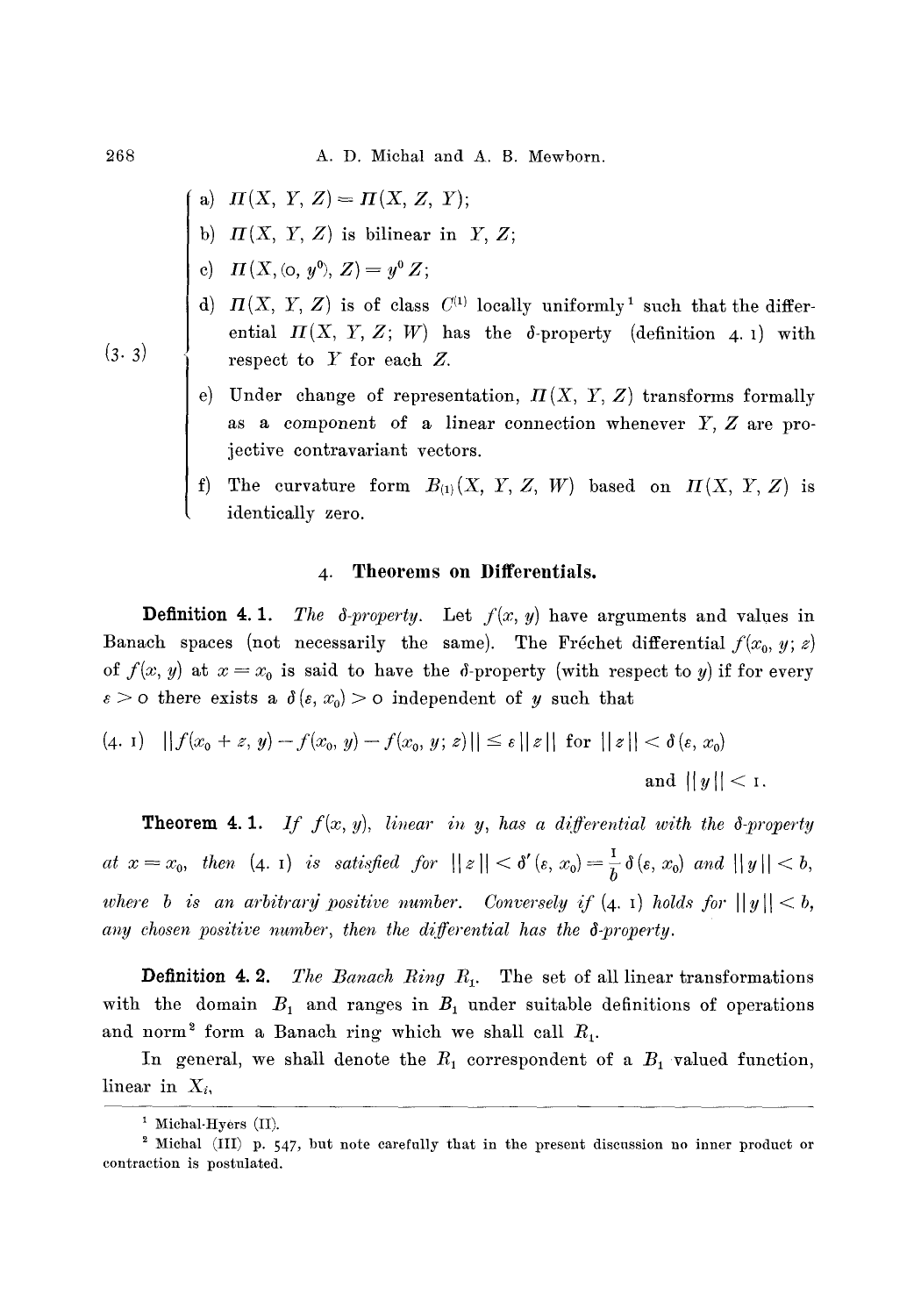Abstract Flat Projective Differential Geometry. 269

$$
\boldsymbol{\Phi}(X_1, \ldots, X_{i-1}, X_i, X_{i+1}, \ldots, X_s),
$$

considered as a linear function of its  $B_1$  valued argument  $X_i$ , by

$$
\mathbf{\Phi}(X_1, \ldots, X_{i-1}, X_{i+1}, \ldots, X_s).
$$

To avoid ambiguity, however, the following two exceptions will be made to this notations:

(A)  $H(X, *, Z; W)$  and  $\Phi(X, *, Z)$  in  $R_1$  will be respectively the correspondents of  $H(X, Y, Z; W)$  and any  $\Phi(X, Y; Z)$  in  $B_1$  considered as linear functions of Y.

(B)  $\mathbf{\Pi}(X, Z; W)$  and  $\mathbf{\Phi}(X; Z)$  in  $R_1$  will mean the Fréchet differential of  $I\!I\!I(X, Z)$  and  $I\!I\!I(X, Y)$  in  $R_1$  respectively, and *not* the correspondents of  $I\!I(X, Y)$ ,  $Z$ ; W) and  $\boldsymbol{\varPhi}(X, Y; Z)$  of  $B_1$ .

**Theorem 4.2.** Let  $H(X, Z)$  be any function with arguments in  $B_1$  and values *in*  $R_1$  and linear in Z. Then, if it is of class  $C^{(1)}$  in X uniformly<sup>1</sup> on  $(X_0)_a$  in *B i and satisfies* 

(4. 2) 
$$
\mathbf{B}_{(1)}(X, Z, W) = \mathbf{\Pi}(X, Z; W) - \mathbf{\Pi}(X, W; Z)
$$
  
+  $\mathbf{\Pi}(X, W) \mathbf{\Pi}(X, Z) - \mathbf{\Pi}(X, Z) \mathbf{\Pi}(X, W) = 0$ 

*for* X in  $(X_0)_a$ , the differential system

(4. 3)  
\n
$$
\begin{cases}\n\text{a) } \mathbf{P}(X; Z) = \mathbf{P}(X) \mathbf{\Pi}(X, Z) \\
\text{b) } \mathbf{P}(X_0) = \mathbf{P}_0\n\end{cases}
$$

where  $P_0$  is an arbitrarily chosen element of  $R_1$ , has a unique solution

$$
(\mathbf{4. 4}) \qquad \qquad \mathbf{P}(X) = \lim_{n \to \infty} \mathbf{P}_n(X)
$$

*for* X in  $(X_0)_a$ , where  $P_n(X)$  is defined recurrently by

(4" 5) ~)n+l (X) = /30 + 1 f P,,, (Xo + scx -- x~) u(xo + s (x - xo), x - Xo) d s. 0

**Proof:** The condition of complete integrability for the system  $(4.3)$  can readily be shown equivalent to the condition  $(4, 2)$  of the hypothesis. Hence

 $1$  Lemma 3 p. 651, Michal-Hyers (IV).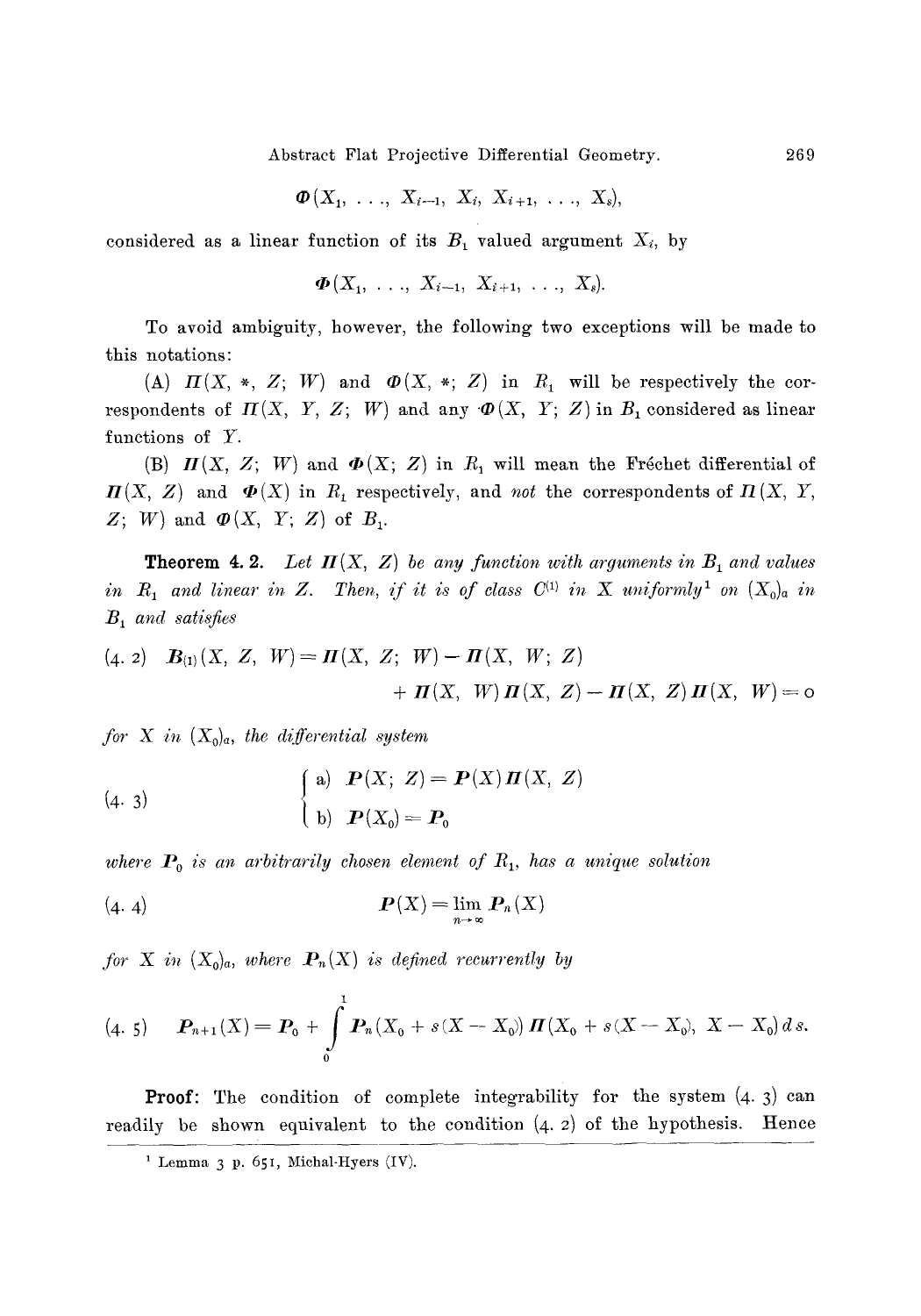this theorem becomes a particular case of a known theorem on completely integrable differential equations.<sup>1</sup>  $Q.E.D.$ 

**Corollary 4.1.** *The unique solution of system* (4.3) *is given by* 

(4. 6)  

$$
\begin{cases}\nP(X) = P_0 \{ \boldsymbol{I} + \sum_{i=1}^{\infty} \int_{i(i)}^{1} \cdots \int_{i(i-1)}^{1} t_{i-1}^{i-2} \cdots t_2 \cdot \\
\cdot \boldsymbol{I}(X_0 + t_i \ldots t_1 (X - X_0), X - X_0) \ldots \\
\cdot \boldsymbol{I}(X_0 + t_1 (X - X_0), X - X_0) \, dt_1 \ldots dt_i\n\end{cases}
$$

where **I**, the unit element of  $R_1$ , is the correspondent of the linear function  $L(X) \equiv X$ .

Corollary 4. 2. *The function* 

$$
(4.7) \quad \Phi(X) = \mathbf{I} + \sum_{i=1}^{\infty} \int_{0}^{1} \cdots \int_{0}^{1} t_i^{i-1} \ldots t_2 \mathbf{\Pi}(X_0 + t_i \ldots t_1(X - X_0), X - X_0) \ldots
$$

$$
\mathbf{\Pi}(X_0 + t_1(X - X_0), X - X_0) d t_1 \ldots d t_i = \mathbf{I} + \mathbf{C}(X_0, X - X_0)
$$

*is Fréchet differentiable in X for X in*  $(X_0)_a$ .

**Proof:** If we choose the  $P_0$  of  $(4. 3)$  to be  $I$ , the corollary follows at once, since by *Corollary 4. I* 

$$
P(X) = \Phi(X).
$$
 Q. E. D.

**Corollary 4.3.** *The function*  $C(X_0, X - X_0)$  of  $(4, 7)$  satisfies

$$
(4. 8) \t\t\t ||C(X_0, X - X_0)||_{R_1} < 1
$$

*for* X in a sufficiently small neighborhood  $(X_0)_b$ .

**Proof:** By corollary 4. 2,  $C(X_0, X-X_0)$  is differentiable and hence continuous for X in  $(X_0)_b$ . Since  $\mathbf{\Pi}(X, Z)$  is linear in its second argument,  $C(X_0, X_0 - X_0) = 0$ . The norm in the Banach ring  $R_1$  (denoted by  $|| \cdots ||_{R_1}$ ) is defined as the modulus of the correspondent linear function in  $B_1$  hence there exists a  $b, o < b \le a$ , such that (4. 8) holds for X in  $(X_0)_b$ .

**Corollary 4.4.** *The function*  $\Phi(X)$  has a unique inverse of the form

<sup>&</sup>lt;sup>1</sup> Theorem 3. I, p. 85, Michal-Elconin  $(IX)$ .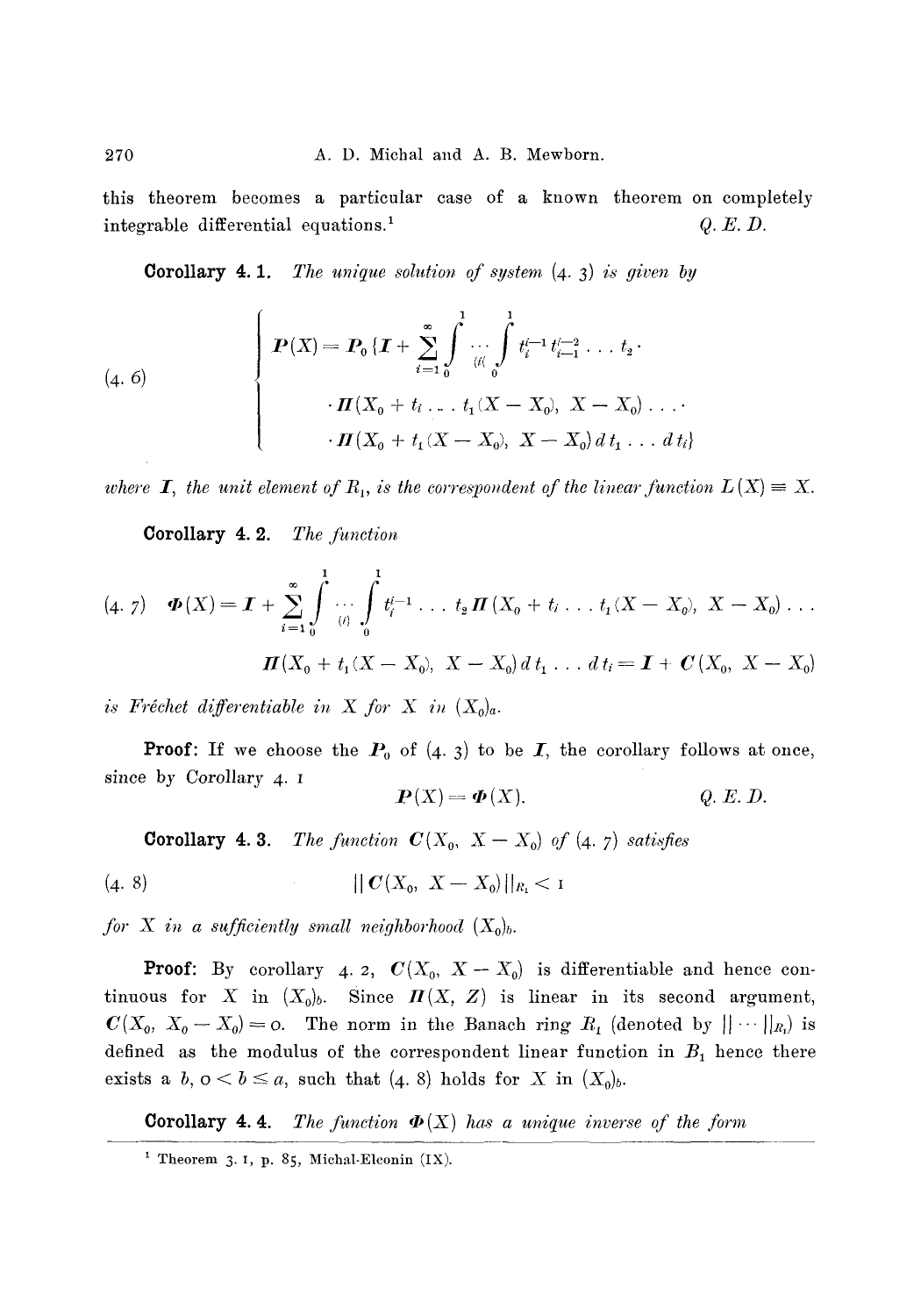Abstract Flat Projective Differential Geometry.

(4. 9) 
$$
\Phi^{-1}(X) = I - \Phi(X) + [\Phi(X)]^2 - \cdots
$$

*for each X in the neighborhood*  $(X_0)_b$  of corollary 4.3.

**Proof:** By the definition of the product of elements of the Banach ring  $R_1$ , the use of corollary 4. 3, and an obvious modification of a theorem of Miehal and Martin<sup>1</sup> we obtain  $(4, 9)$ .  $Q. E. D$ .

Corollary *4. 5. If, in addition to the hypotheses of Theorem 4. 2, we assume that*  $P_0$  has an inverse  $P_0^{-1}$  then there exists a number b,  $0 < b \le a$ , such that for *all X in*  $(X_0)_b$  the unique solution  $P(X)$  of the differential system (4. 3) has an *inverse* 

**(4. IO) P--~ (X) = ~-1 (X)p~-l.** 

**Theorem 4.3.** A necessary and sufficient condition that a function  $F(Z)$  on  $B_1$  to  $R_1$  be linear in Z is that the correspondent  $F(Y, Z)$  be bilinear in Y and Z.

Proof: Sufficiency: From the hypotheses and definitions there exist numbers  $M_{YZ}$  and  $M_Y = ||F(Z)||_{R_1}$  for each Z such that

$$
|| F(Y, Z)|| \le M_Y || Y || \le M_{YZ} || Z || \cdot || Y ||
$$
 for all Y.

This implies that  $\| F(Z) \|_{R_1} \leq M_{YZ} \| Z \|$  which is equivalent to the condition for continuity of  $F(Z)$  at  $Z=0$ . The additivity of  $F(Z)$  is clear from its definition.

Necessity: By definition  $F(Y, Z)$  is linear in Y, hence

$$
|| F(Y, Z)|| \leq M_Y || Y || = || F(Z)||_{R_1} || Y || \leq M || Z || \cdot || Y ||
$$

by the hypothesis on continuity of  $F(Z)$ . The additivity of  $F(Y, Z)$  in Z follows from the linearity of  $F(Z)$ , which completes the proof.  $Q.E.D.$ 

**Theorem 4.4.** If  $\Psi$  (X) is Fréchet differentiable at  $X = X_0$ , then  $\Psi$  ( $X_0$ , \*; Z) *exists and* 

(4. 11) 
$$
\mathbf{\Psi}'(X_0; Z) = \mathbf{\Psi}(X_0, *; Z).
$$

**Proof:** By hypothesis, for any  $\epsilon > 0$  there exists a  $\delta_1$  such that

$$
||\mathbf{\Omega}_0||_{R_1} = ||\mathbf{\Psi}(X_0+Z)-\mathbf{\Psi}(X_0)-\mathbf{\Psi}(X_0;\;Z)||_{R_1} \leq \varepsilon ||\;Z|| \;\,\text{for}\;\, ||\;Z|| < \delta_1.
$$

<sup>&</sup>lt;sup>1</sup> Theorem 5. II, p. 77, Michal-Martin (V).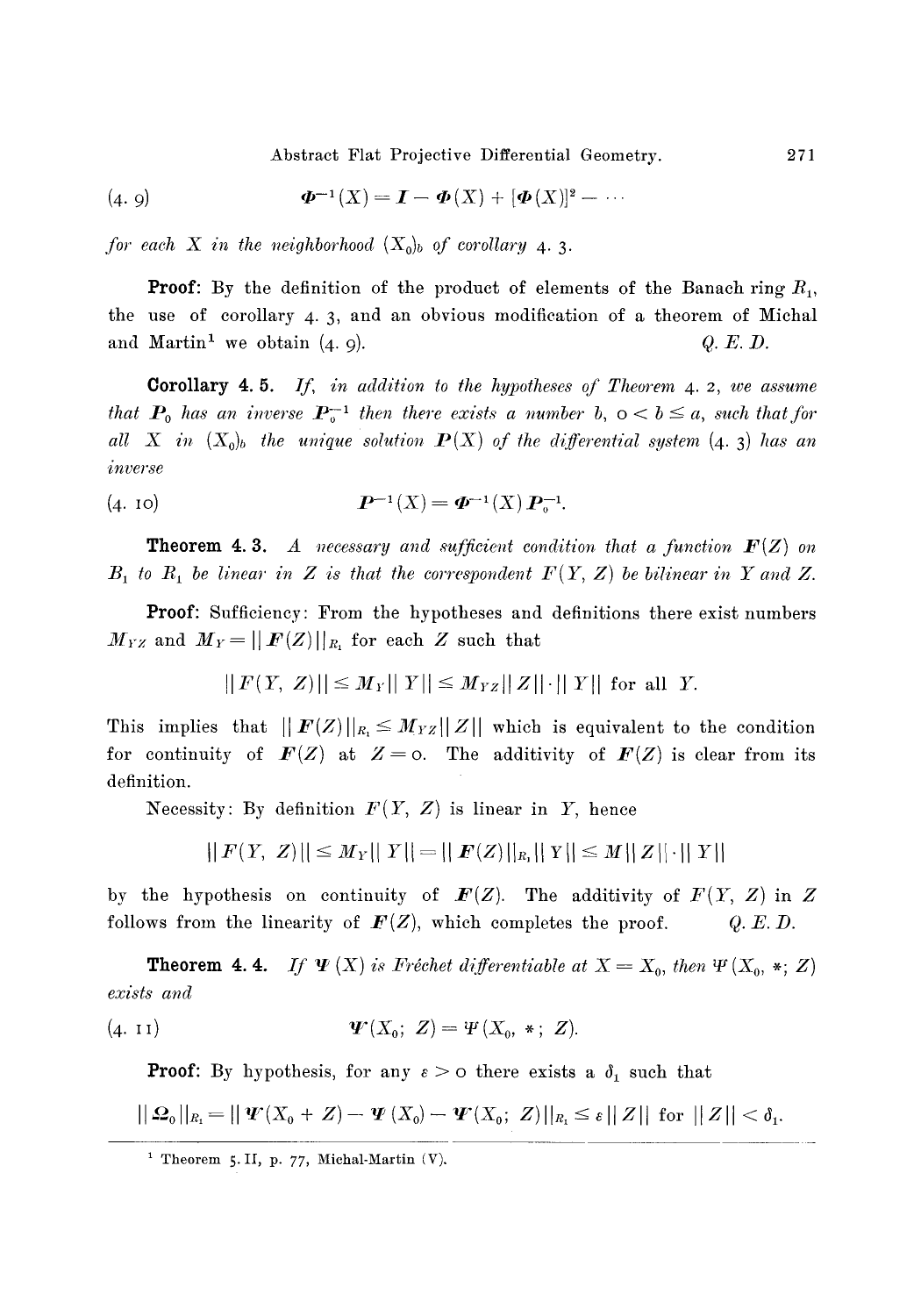**But** 

$$
||\Omega_0(Y)|| \le M ||Y|| = ||\Omega_0||_{R_1} ||Y|| \le \varepsilon ||Z|| \cdot ||Y|| \text{ for } ||Z|| < \delta_1
$$
  
where

 $\Omega_0(Y) = \Psi(X_0 + Z, Y) - \Psi(X_0, Y) - \Psi'(X_0, Y, Z)$ 

and  $\Psi'(X_0, Y, Z)$  is the  $B_1$  correspondent of  $\Psi'(X_0; Z)$  and is bilinear in Y, Z by theorem 4. 3. Hence for any  $\varepsilon > 0$  there exists a  $\delta_2(\varepsilon, Y)$  such that

$$
||\Omega_{0}(Y)|| \leq \varepsilon ||Z|| \text{ for } ||Z|| < \delta_{2}(\varepsilon, Y).
$$

From this,  $\Psi'(X_0, Y, Z)$  evidently satisfies the definition for  $\Psi(X_0, Y; Z)$ , which completes the proof. *Q.E.D.* 

Theorem 4. 5. *Let W(X,* Y) *be linear in Y, and have its arguments and values in*  $B_1$ ; *and let*  $\Psi$  (X) be its correspondent in  $R_1$ . Then a necessary and sufficient condition that  $\Psi(X; Z)$  exist at  $X = X_0$  and that  $(4. 11)$  hold is that *the Fréchet differential*  $\Psi(X_0, Y; Z)$  of  $\Psi(X, Y)$  exist and have the  $\delta$ -property  $at X = X_0.$ 

Proof: We shall establish the sufficiency of the condition as follows, and since the steps are all reversible, this proof also holds for the necessity.

The d-condition inequality can be rewritten in the form

$$
\left|\|\tilde{\varOmega}_{_{\!0}}(Y')\|\right|=\left|\|\Psi(X_{_{\!0}}+Z,\ Y')-\Psi(X_{_{\!0}},\ Y')-\Psi(X_{_{\!0}},\ Y';\ Z)\|\right|\leq\epsilon\|\,Z\|\frac{\|\,Y'\|}{\Theta}}{\rm for}\ \|\,Z\|\leq\delta_1(\epsilon,\ X_{_{\!0}})\,\, {\rm and}
$$

where Y' is now *any* element of  $B_1$  and  $0 < \Theta < 1$ .

By the modular condition there exists a *least* number M satisfying

$$
||\tilde{\Omega}_0(Y)|| \leq M||Y||.
$$

Hence

$$
M = ||\, \tilde{\mathbf{\Omega}}_\text{o}||_{R_\text{i}} \leq \varepsilon \frac{||\,Z\,||}{\Theta}, \ \ \, \text{for} \,\, ||\,Z\,|| < \delta_\text{i}
$$

where

$$
\tilde{\mathfrak{Q}}_0 = \mathbf{\Psi}(X_0 + Z) - \mathbf{\Psi}(X_0) - \mathbf{\Psi}(X_0, *; Z),
$$

which implies that

$$
||\tilde{\mathfrak{Q}}_{0}||_{R_{1}} \leq \varepsilon ||Z|| \text{ for } ||Z|| < \delta_{2} = \Theta \delta_{1}.
$$

From this,  $\Psi(X_0, *, Z)$  clearly satisfies the definition for  $\Psi'(X_0; Z)$  which completes the proof.  $Q.E.D.$ 

272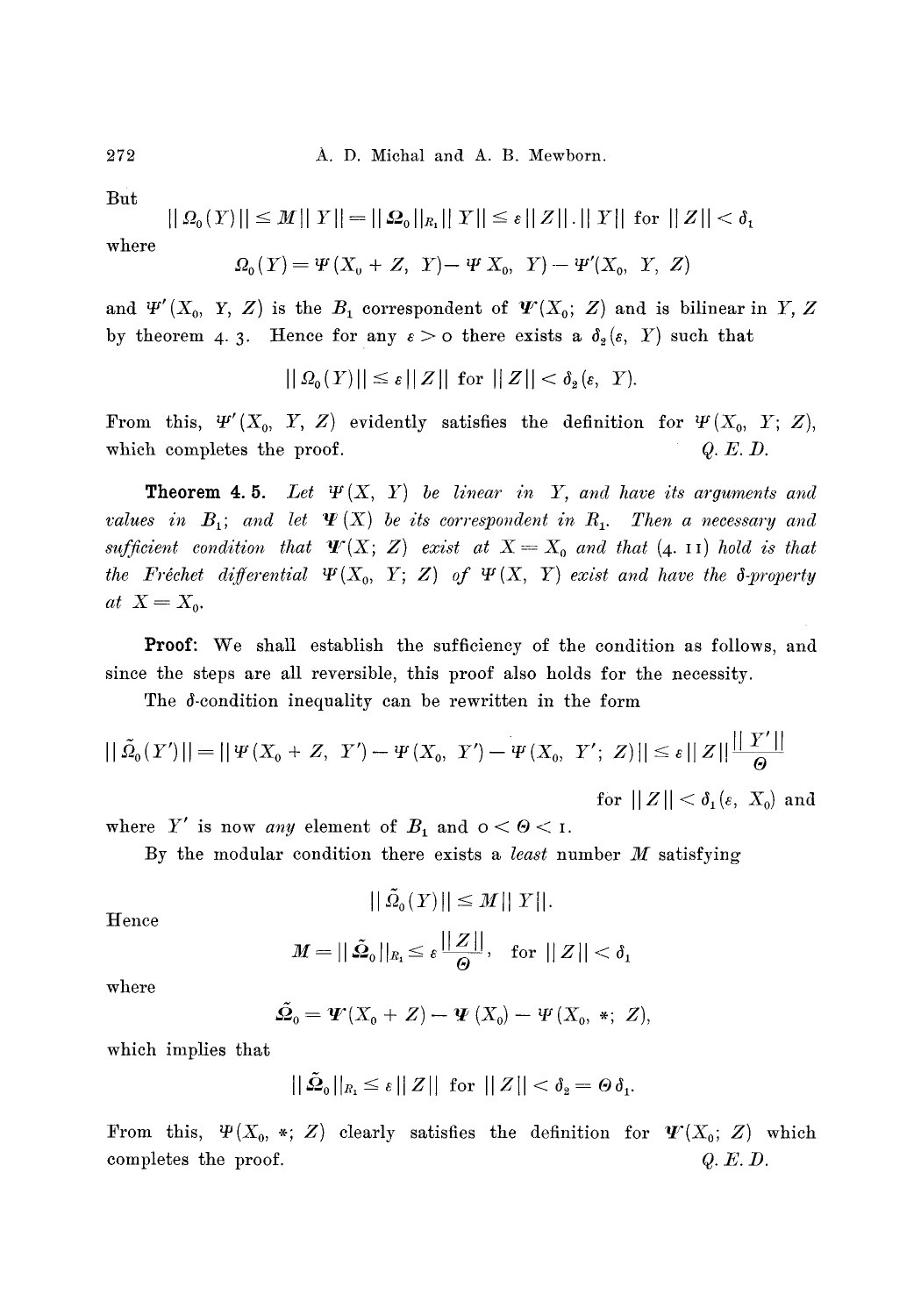**Corollary 4.6.** Let  $\Psi(X, Y)$  be linear in Y. A necessary and sufficient *condition that*  $\Psi(X_0, Y; Z)$  *exist and have the*  $\delta$ *-property with respect to Y is that*  $\mathbf{\Psi}(X_0; Z)$  exist.

**Proof:** Use Theorems **4. 5 and 4. 6.** 

**Corollary 4.7.** *This theorem 4.5 holds if we replace*  $||Y|| < 1$  in definition 4. **I** by  $|||Y|| \leq I$ .

**Proof:** Exactly as before except that  $0 < \Theta \leq I$ .

Clearly theorems  $4.3, 4.4, 4.5$  and corollaries  $4.6$  and  $4.7$  can be generalized in an obvious way to the case  $B_1$  is any Banach space and  $R_1$  is its associated Banach ring of linear transformations.

Let us consider now how this theory applies in certain finite and infinite dimensional cases and illustrates its use in a general Banach space.

First, suppose that  $B_1$  is the  $(n + 1)$ -dimensional arithmetic space of elements

$$
X = (x^i) = (x^0, x^1, \ldots, x^n)
$$

 $x^i$  a real number such that

$$
||X|| = ||x^{i}||_{i} = \bigg/ \sum_{i=0}^{n} (x^{i})^{2},
$$

and that  $R_1$  is its associated Banach ring of linear functions

L corresponding to  $L(X) = ((\lambda_i^i x^j)), \lambda_i^i$  a real number,

such that  $||L||_{R_1} = M$  = the modulus of  $L(X)$ .

**Lemma.** If  $L(X) = (\lambda_i^i x^j)$  as above, then

(4. 12) 
$$
|| \mathbf{L} ||_{R_1} = M = (n+1)^{-\frac{1}{2}} \sqrt{\sum_{j=0}^{n} \sum_{i=0}^{n} (\lambda_j^i)^2}.
$$

**Proof:** By hypothesis we have  $|| L(X) || \leq M || X ||$  for all X, hence in particular for

$$
X_k = ((\delta_{(k)}^i)), \quad ||X_k|| = 1, \quad k = 0, 1, 2, \ldots, n,
$$

we have  $|| L(X_k)||^2 \leq M^2$ , whence by summing on k

$$
(4. 13) \quad \int \sum_{k=0}^{n} || L(X_k) ||^2 = \int \sum_{k=0}^{n} \sum_{i=0}^{n} (\lambda_k^i)^2 \leq \sqrt{n+1} M.
$$

35--39615. *Acta mathematica.* 72. Imprim6 le 26 juin 1940.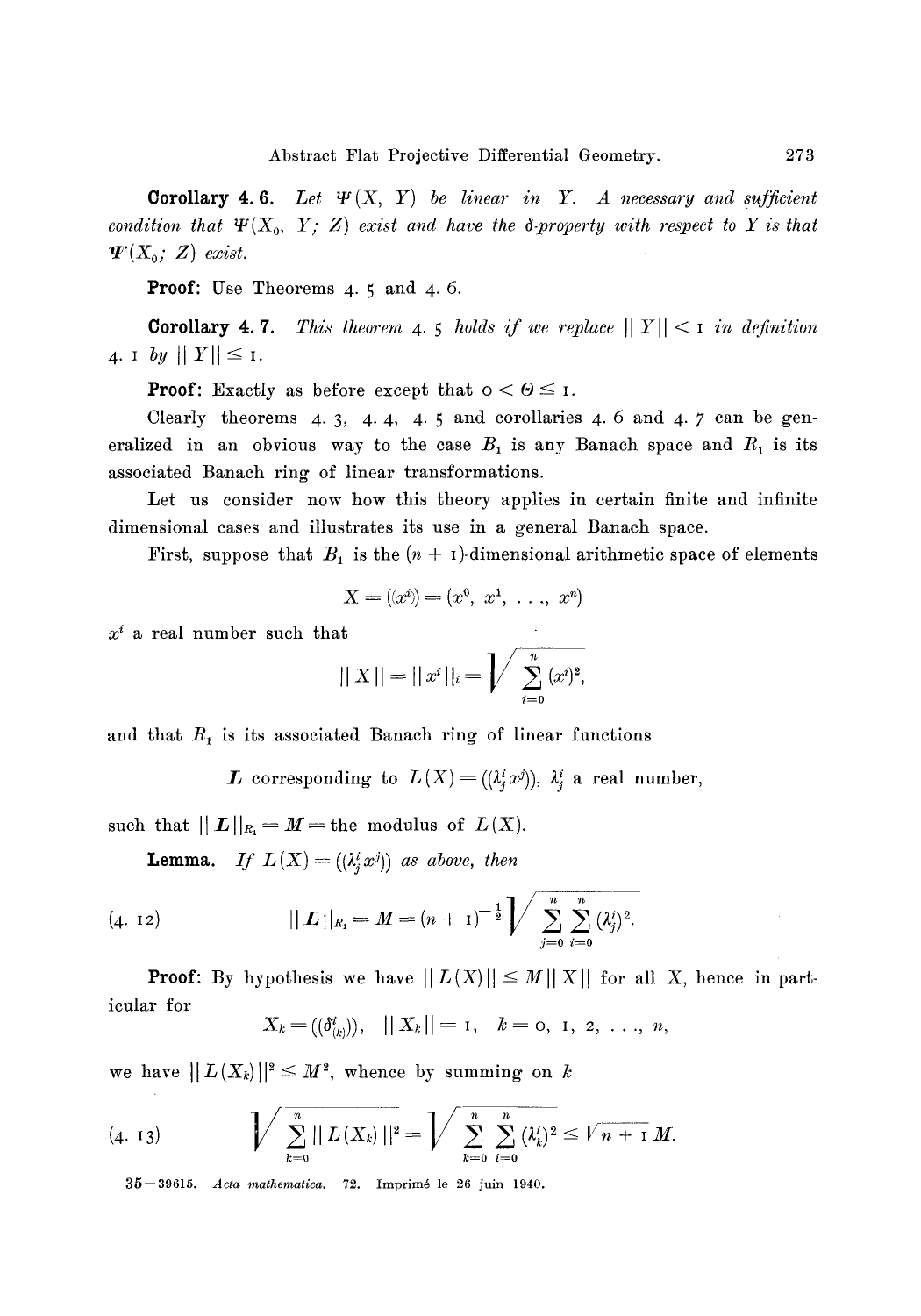Now since any arbitrary  $X$  can be expressed as

$$
X = \sum_{k=0}^{n} x^{k} X_{k} = (x^{0}, x^{1}, \ldots, x^{n}),
$$
  
(4. 14) 
$$
|| L(X) || = \left\| \sum_{k=0}^{n} x^{k} L(X_{k}) \right\| \leq \sum_{k=0}^{n} || x^{k} L(X_{k}) ||
$$

$$
= \sum_{k=0}^{n} | x^{k} | \cdot || L(X_{k}) || \leq || X || \sqrt{\sum_{k=0}^{n} || L(X_{k}) ||^{2}},
$$
whence

whence

(4. 15) 
$$
M \leq \int \sum_{k=0}^{n} || L(X_k) ||^2.
$$

But the least number  $M$  which will satisfy both  $(4. 13)$  and  $(4. 15)$  is

$$
M = (n + 1)^{-\frac{1}{2}} \bigg/ \sum_{k=0}^{n} || L(X_k) ||^2
$$

which is equal to the  $M$  of  $(4. 12)$ .  $Q.E.D.$ 

**Theorem 4.6.** *Any function*  $\Psi(X, Y)$  *with arguments and values in the arithmetic*  $B_1$  *space, of the form* 

(4. 16)  $\Psi(X, Y) = ((a_i^i(X)y^j)),$ 

*necessarily has a differential in* X at  $X = X_0$  with the 8-property if the  $a_j^i(X)$  are  $differential be in X at X = X_0.$ 

**Proof:** By the hypotheses, for any  $\varepsilon > 0$  there exists a  $\delta(X_0, Y, \varepsilon)$  such that

$$
\left\| \left\{ a_j^i(X_0+Z) - a_j^i(X_0) - \frac{\partial a_j^i(X_0)}{\partial x^k} z^k \right\} y^j \right\|_i \leq \varepsilon ||Z||
$$
  
for  $||Z|| < \delta(X_0, Y, \varepsilon)$ ,

or, to define a briefer notation

$$
|| \Omega_0(X, Y, Z)|| = ||b_j^i(X_0, Z)y^j||_i \le \varepsilon ||Z||
$$
  
for  $||Z|| < \delta(X_0, Y, \varepsilon)$ , and all Y.

Now let  $Y_k = ((\delta^i_{(k)})$  so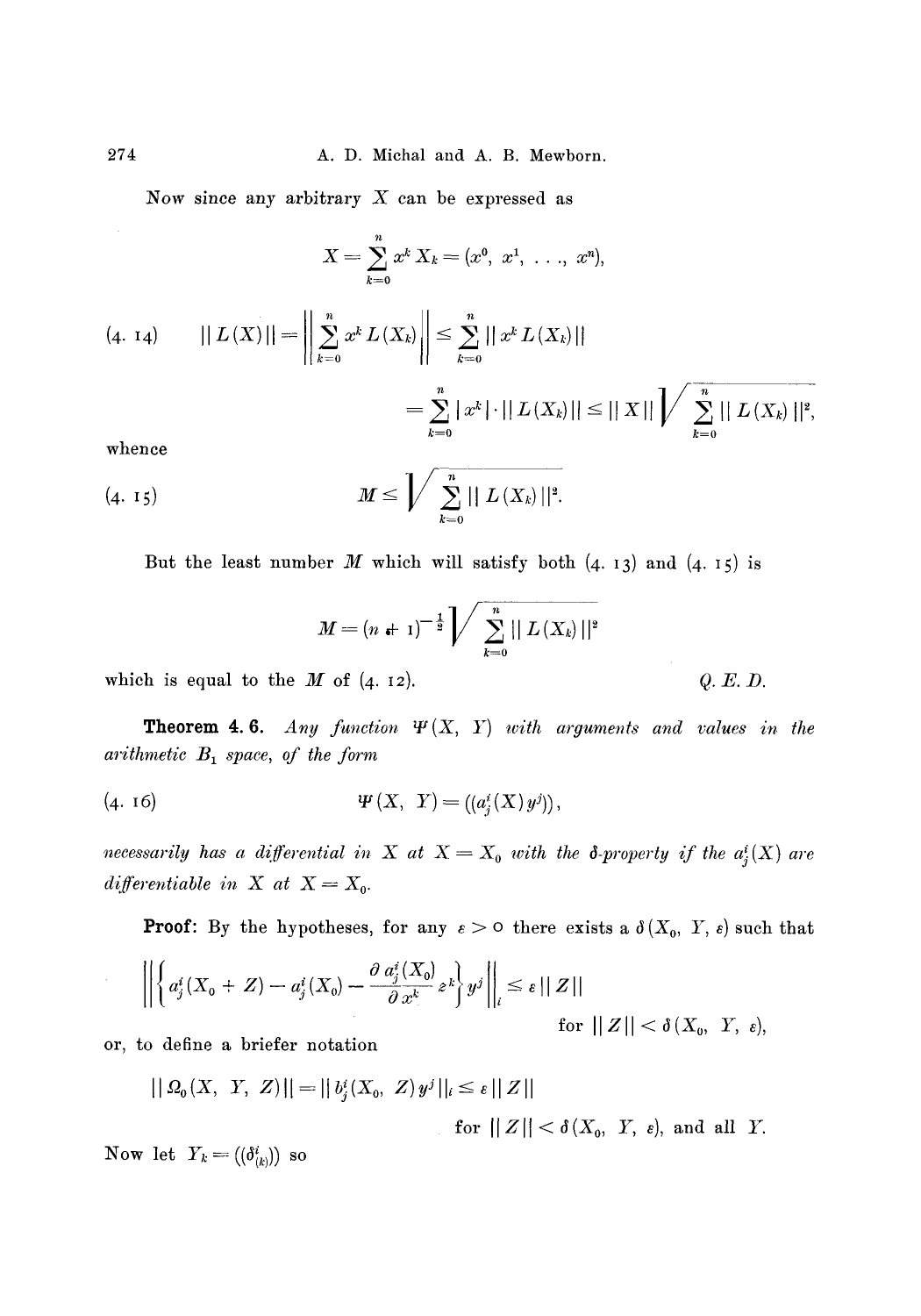Abstract Flat Projective Differential Geometry. 275

$$
||b_{(k)}^{i}(X_{0}, Z)||_{i} \leq \varepsilon ||Z||, \qquad k = 0, 1, ..., n
$$
  
for  $||Z|| < \delta(X_{0}, \varepsilon) = \min_{k} \delta(X_{0}, Y_{k}, \varepsilon).$ 

By squaring, summing on  $k$  and applying the lemma we get

$$
(4. 17) \t\t ||\Omega_0(X, Y, Z)|| \leq M||Y|| \leq \varepsilon ||Z|| \cdot ||Y||
$$

for  $||Z|| < \delta(X_0, \varepsilon)$  and all Y. From this it can be shown that

$$
\Psi\left(X,\ Y;\ Z\right) = \left( \left( \frac{\partial a_j^i(X_0)}{\partial x^k} y^j z^k \right) \right)
$$

which, from the hypothesis on  $a^i_j(X)$ , exists and has the  $\delta$ -property. Q.E.D.

Next we take our  $B_1$  space to be a Hilbert space, and exhibit two instances of solvable linear functions whose Fréchet differentials exist but *do not* have the  $\delta$ -property.

**Example A.** Let  $[x, y]$  denote the Hilbert inner product, then the function

$$
f(x, y) = 2 [x, y] x + [x, x] y = d \frac{x}{y} \{ [x, x] x \}
$$

is linear in y and has the inverse

$$
f^{-1}(x, y) = \frac{y}{[x, x]} - \frac{2 [x, y] x}{3 [x, x]^2} \qquad x \neq 0
$$

also linear in  $y$ . The partial Fréchet differential

$$
d\, \frac{x}{z} f(x, y) = 2 [z, y] \, x + 2 [x, y] \, z + 2 [x, z] \, y
$$

does not have the d-property.

**Example B.** The function

$$
f(x, y) = 2 [x, y] x + [x, x] y + [y, a] x + [x, a] y + [a, a] y
$$
  
=  $d \frac{x}{y} \{ [x, x] x + [x, a] x + [a, a] x + b \}$ 

has the inverse  $f^{-1}(0, y)=||a||^{-2}y$  at  $x=0$  if  $a \neq 0$ . Its differential

$$
\left\{ d \, \frac{x}{z} f(x, y) \right\}_{x=0} = [y, a] \, z + [z, a] \, y \text{ at } x = 0
$$

likewise lacks the d-property.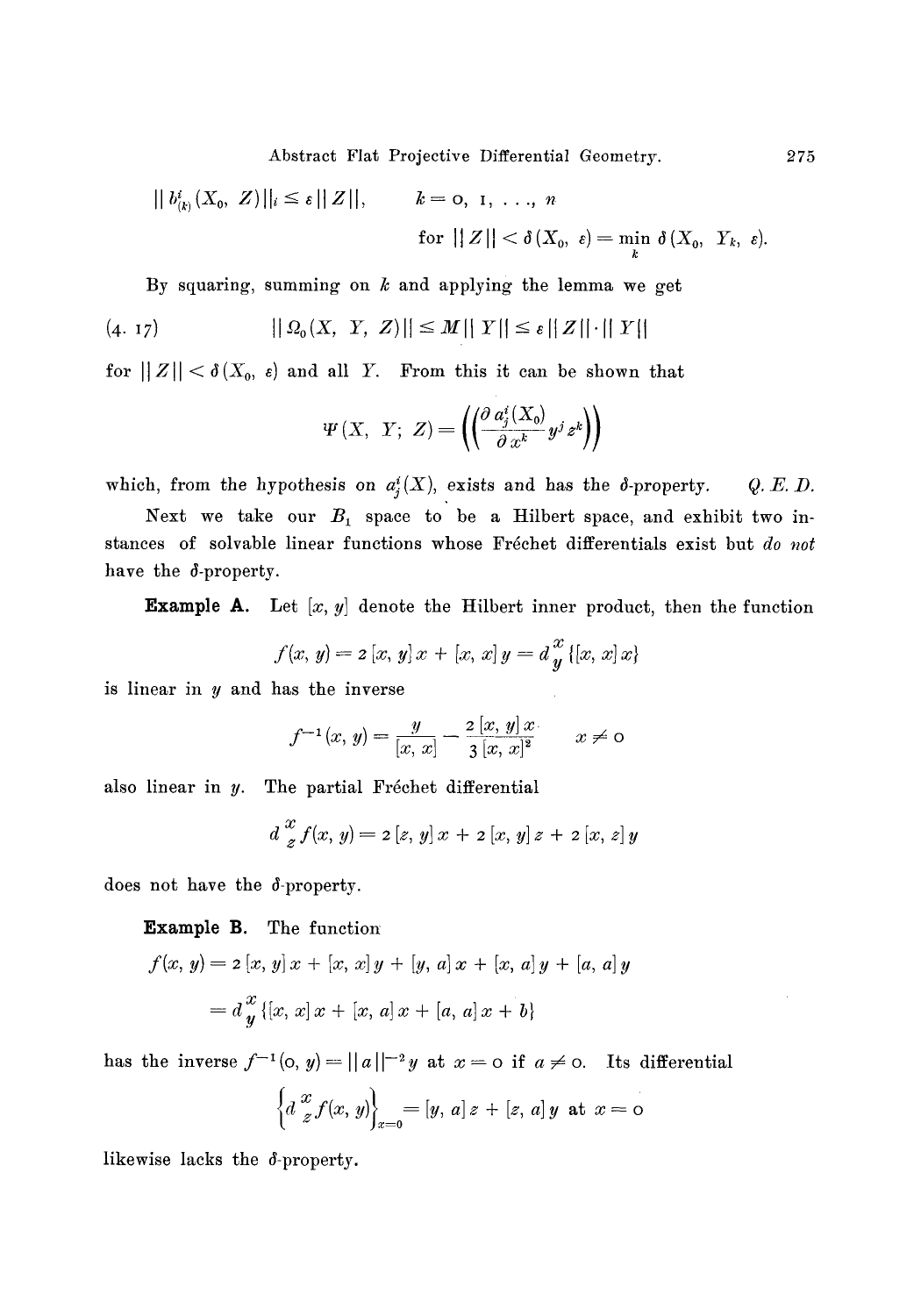Lastly, we show by examples that the  $\delta$ -property is not vacuous in a general Banach space.

Let  $A(x, y) = l(y) a(x)$  be a function on  $B_1 B_2$  to  $B_3$  (arbitrary Banach spaces), where  $l(y)$  is linear on  $B_1$  to R (the real numbers) and  $\alpha(x)$  is on  $B_2$ to  $B_3$ , differentiable at  $x=x_0$ . Hence for any  $\varepsilon > 0$  there exists a  $\delta(x_0, \varepsilon)$ such that

$$
(4. 18) \qquad || \alpha (x_0 + z) - \alpha (x_0) - \alpha (x_0; z)|| \le \varepsilon || z || \text{ for } || z || < \delta (x_0, \varepsilon).
$$

By the modular condition  $|l(y)| \leq M||y||$  for some M, and hence there exists an  $N = \frac{1}{M}$  such that  $||y|| < N$  implies  $|l(y)| \leq 1$ . Multiplying (4. 18) by this inequality we obtain

$$
|| A (x_0 + z, y) - A (x_0, y) - l(y) \alpha (x_0; z) || \le \varepsilon ||z||
$$
  
for  $||z|| < \delta(x_0, \varepsilon)$  and  $||y|| < N$ .

But this, together with theorem 4. I, implies the existence of  $A(x_0, y; z)$  $= l(y) \alpha(x_0; z)$  with the  $\delta$ -property.

This example may be modified by placing the differentiability condition on  $A(x, y)$  instead of on  $a(x)$  since this implies that the latter is also differentiable.

A somewhat more general example is that of functions of the type

$$
A(x, y) = \sum_{i=0}^{t} l_i(y) \alpha_i(x)
$$

where the  $l_i(y)$  and  $\alpha_i(x)$  are subject to the same restrictions as  $l(y)$  and  $\alpha(x)$ above.

## 5. Solution of the Local Characterization Problem for a Flat Projective Geometry.

The results established in the preceding section now enable us to show the existence and exhibit the form of the solution of the complete differential system consisting of equations  $(1, 7)$  and initial conditions  $(3, 1)$ . Furthermore, we show that this solution satisfies the postulational system of section I, and hence the above complete differential system is a (differential) characterization of this geometry. *In the hypotheses of all theorems of this section we shall assume that all eouditions of section 3 are satisfied.*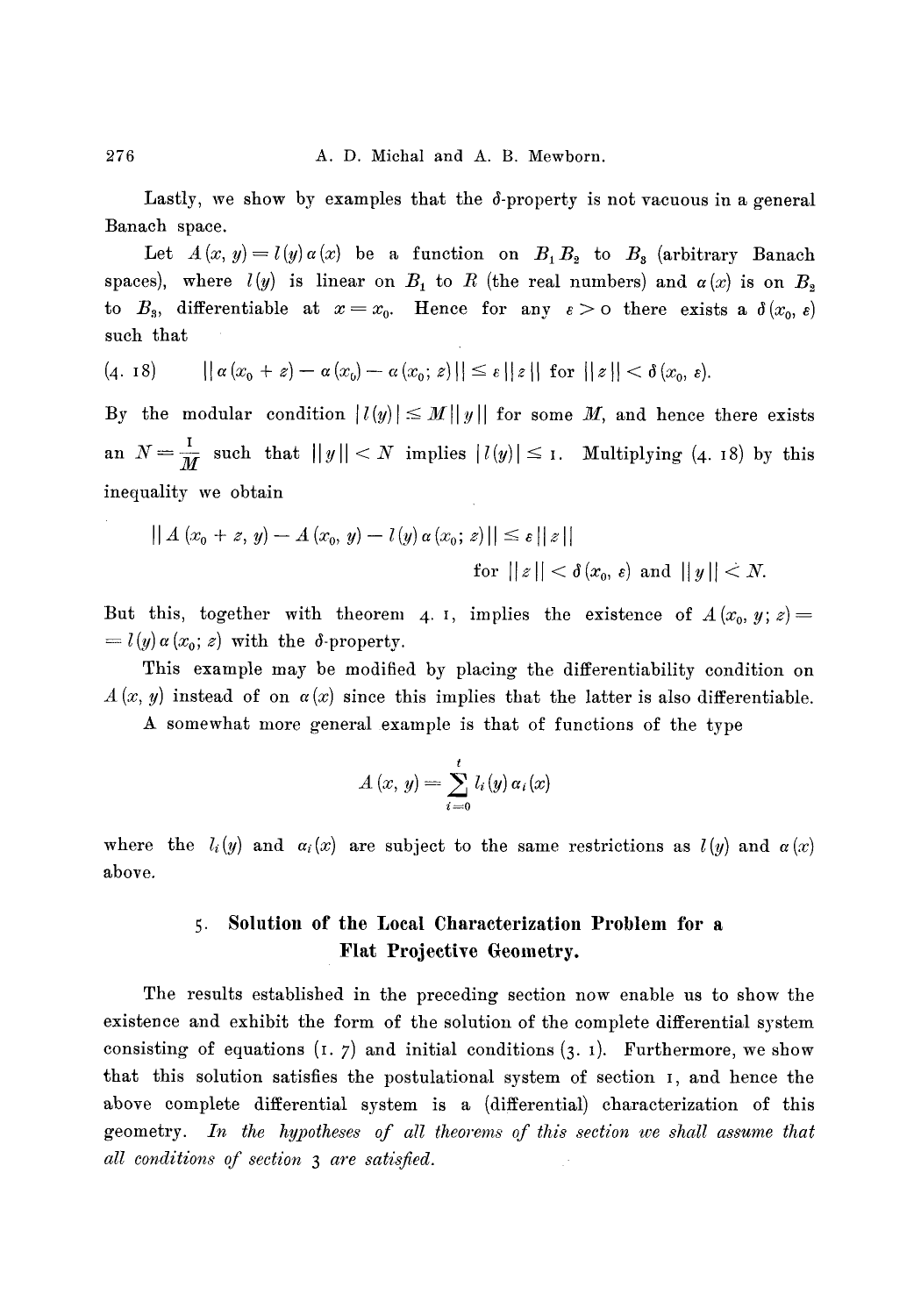**Theorem 5.1.** *There exists a neighborhood*  $(X_0)$  of each  $X_0$  of any coordinate *domain such that* 

$$
\begin{array}{lll} \text{(5. 1)} & \left\{ \begin{array}{ll} \text{a)} & P(X, \ Y; \ Z) = P(X, \ \textit{II}(X, \ Y, \ Z)) \\ \text{b)} & P(X_0, \ V) = P_0(V), \ a \ linear \ solvable \ function \ of \ V, \end{array} \right. \end{array}
$$

has a unique solution  $P(X, Y)$  linear and solvable in Y, for all X in  $(X_0)_b$ .

**Proof:** By conditions b) and d) of  $(3, 3)$  and theorem 4. 5

(5. 2) 
$$
\mathbf{\Pi}(X, Z; W) = \mathbf{\Pi}(X, *, Z; W).
$$

*Let* 

$$
F(X, Z, W) = H(X, *, Z; W) - H(X, *, W; Z) + H(X, W)H(X, Z) - H(X, Z)H(X, W),
$$

and let  $B_{(1)}(X, Z, W)$  be defined by the first part of equation  $(4, 2)$ . Then **by condition f) of (3. 3) and (5. 2)** 

$$
\boldsymbol{B}_{(1)}(X, Z, W) = \boldsymbol{F}(X, Z, W) = 0.
$$

The hypotheses of theorem 4. 2 being satisfied, system  $(4, 3)$ , which is now equivalent to system  $(5. 1)$ , has a unique solution  $P(X)$  for X in  $(X_0)_a$ .

Hence  $P(X, Y)$ , the correspondent of  $P(X)$ , is the unique solution of (5. 1), and by corollary 4. 5 is solvable and linear in Y for X in  $(X_0)_b$ . Q. E. D.

**Theorem 5.2.** Let  $P(X, Y)$  be the solution of system  $(5. 1)$ , then the system

(5. 3)  

$$
\begin{cases}\n\text{a)} & \mathcal{B}(X; Y) = P(X, Y), \\
\text{b)} & \mathcal{B}(X_0) = \mathcal{B}_0, \qquad P_0(\text{o}, 1) = \mathcal{B}_0\n\end{cases}
$$

*has a unique solution of the form* 

(5.4) 
$$
3(X) = 3_0 + \int_{0}^{1} P(X_0 + \sigma(X - X_0), X - X_0) d\sigma
$$

*for*  $X$  *in the neighborhood*  $(X_0)_b$  *of theorem* 5. I.

**Proof:** The condition for complete integrability of  $(5.3)$  is

$$
P(X, Y; Z) = P(X, Z; Y),
$$

which is clearly satisfied from our hypothesis a) of  $(5. 1)$  and condition a) of  $(3. 3)$ .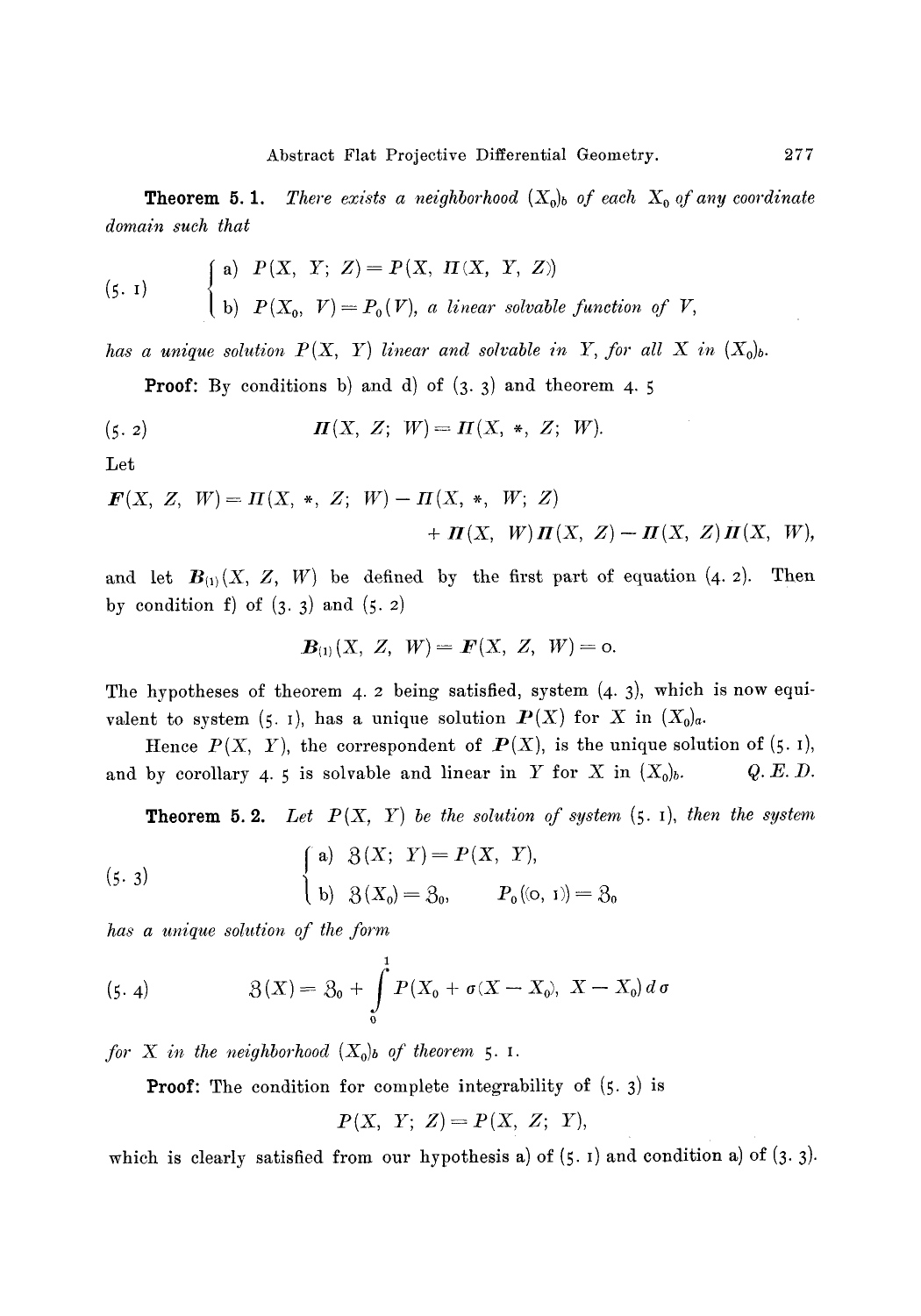Hence a special application of a known theorem<sup>1</sup> on completely integrable differential equations completes the proof.  $Q.E.D.$ 

**Corollary 5.1.** *The unique solution*  $\mathcal{B}(X)$  *of theorem* 5. 2 satisfies

(5. 5) 
$$
\mathfrak{Z}(X; \omega, y^0) = y^0 \mathfrak{Z}(X).
$$

**Proof:** If we let  $\mathcal{A} = X - X_0$  for X in  $(X_0)_b$  then we can write<sup>2</sup>

(5. 6)  

$$
\begin{cases}\nP(X_0 + \mathcal{A}, Y) - P(X_0, Y) = \int_0^1 P(X_0 + s \mathcal{A}, Y; \mathcal{A}) ds \\
= \int_0^1 P(X_0 + s \mathcal{A}, \Pi(X_0 + s \mathcal{A}, Y, \mathcal{A})) ds.\n\end{cases}
$$

Now let  $Y = (0, y^0)$  in (5.6) and we have from property c) of (3.3)

$$
P(X_0 + \mathcal{A}, (0, y^0)) = P(X_0, (0, y^0)) + \int_0^1 P(X_0 + s \mathcal{A}, y^0 \mathcal{A}) ds
$$

whence by linearity, a) of  $(5.3)$  and  $(5.4)$ 

$$
\mathfrak{Z}(X; \; (\text{o},\; y^0) = y^0 \bigg[ \; \mathfrak{Z}_0 \; + \; \int_0^1 P(X_0 + s(X - X_0), \; X - X_0) \, ds \; \bigg] = y^0 \, \mathfrak{Z}(X).
$$
\nQ. E. D.

**Theorem 5.3.** *The solution*  $\mathcal{B}(X)$  *of theorem 5. 2 is of the form* 

(5. 7) 
$$
\mathfrak{Z}(X) = e^{x^0 - x_0^0} U(x),
$$

*where*  $X = (x, x^0)$ ,  $X_0 = (x_0, x_0^0)$  and  $U(x) = \mathfrak{Z}(x, x_0^0)$ .

Proof: The abstract Volterra integral equation of the second kind

(5. 8) 
$$
\mathfrak{Z}(X) = U(x) + \int_{x_0^0}^{x^0} \mathfrak{Z}(x, t) dt
$$

is equivalent to the system (5. 3).

<sup>&</sup>lt;sup>1</sup> Theorem 3.2, p. 87, Michal and Elconin  $(IX)$ .

<sup>&</sup>lt;sup>2</sup> Definition 1.7 and Theorem 1.7, pp. 74-76, Michal-Elconin (IX).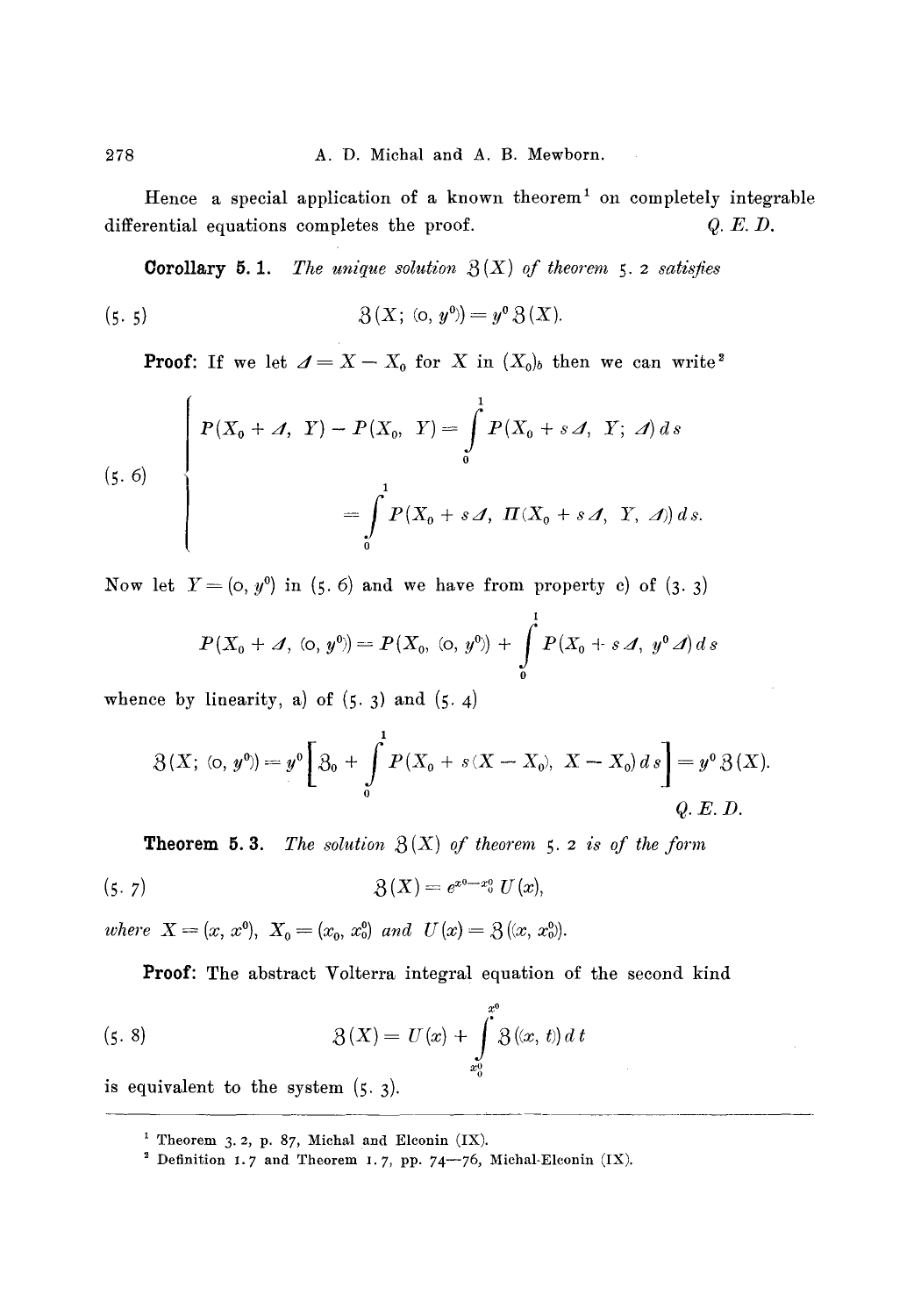This non-homogeneous equation has a *unique* continuous solution for each x in B. The continuous function  $(5, 7)$  satisfies  $(5, 8)$  and  $(5, 5)$  or its equivalent<sup>1</sup>

$$
y^{0} \frac{\partial \mathcal{B}(x, x^{0})}{\partial x^{0}} = d \frac{x^{0}}{y^{0}} \mathcal{B}(x, x^{0}) = y^{0} \mathcal{B}(X),
$$

hence it is the form of the required unique solution.  $Q.E.D.$ 

The results of the theorems and corollary in this section can be collected in the single

**Theorem 5.4.** If the conditions of section 3 are satisfied, then there exists a *number*  $b > o$  for each  $x_0$  of any allowable coordinate domain such that the differ*ential system* 

(5. 9)  
\n(a) 
$$
\beta(X; Y; Z) = \beta(X; \Pi(X, Y, Z))
$$
  
\nb)  $\beta(X; (0, y^0)) = y^0 \beta(X),$   
\nc)  $\beta(X_0) = \beta_0,$   
\nd)  $\beta(X_0; V) = P_0(V),$  a linear solvable function of V,  
\ne)  $P_0((0, 1)) = \beta_0$ 

has a unique solution  $\mathfrak{Z}(X)$  for X in  $(X_0)_b$ . This solution has the form  $e^{x0-x_0} U(x)$ , and its differential  $\mathcal{B}(X; Y)$  is a solvable linear function of Y.

All that now remains to show that the system  $(5, 9)$  affords a differential characterization of the geometry of section I, is to verify that its solution establishes p. c. s. which satisfy the five postulates. We therefore consider these postulates one by one in connection with (5. 7).

P I. a) If x is in some allowable coordinate domain of  $B$ , then it is the unique correspondent of some geometric point  $p$  of  $H$ . But by the form of  $\mathcal{B}(X)$  there is at least one value  $\mathcal{B}$  of  $B_1$  for this x, and hence for the point p.

b) There exists a  $b_1$ ,  $0 < b_1 \leq b$ , such that  $\mathcal{B}(X)$  does not take on the value (o, o) for X in  $(X_0)_{b_1}$ . For, since  $S_0 \neq \infty$ , if we had  $S_1 = \mathcal{S}(X_1) = \infty$  for  $X_1$  in  $(X_0)_b$ , we can always find a neighborhood  $(X_0)_{b_1}$  not containing  $\mathfrak{H}_1$ .

c) There exist numbers  $b'_1$  and  $b_2 \neq 0$ ,  $0 < b'_1 \leq b_1 \leq b$ , such that  $\mathfrak{Z}(X)$  for X in  $(X_0)_{b'_1}$  has a unique solution  $X = X(3)$  for 3 in  $(3_0)_{b_2}$ . This local solvability follows from the general implicit function theorem<sup>2</sup>, since the differential  $\mathfrak{L}(X; Y)$  is solvable linear for X in  $(X_0)_b$ .

*i p. 74,* **Miehal and Eleonin (IX).** 

<sup>&</sup>lt;sup>2</sup> Theorem 4, p. 150, Hildebrandt and Graves (VI).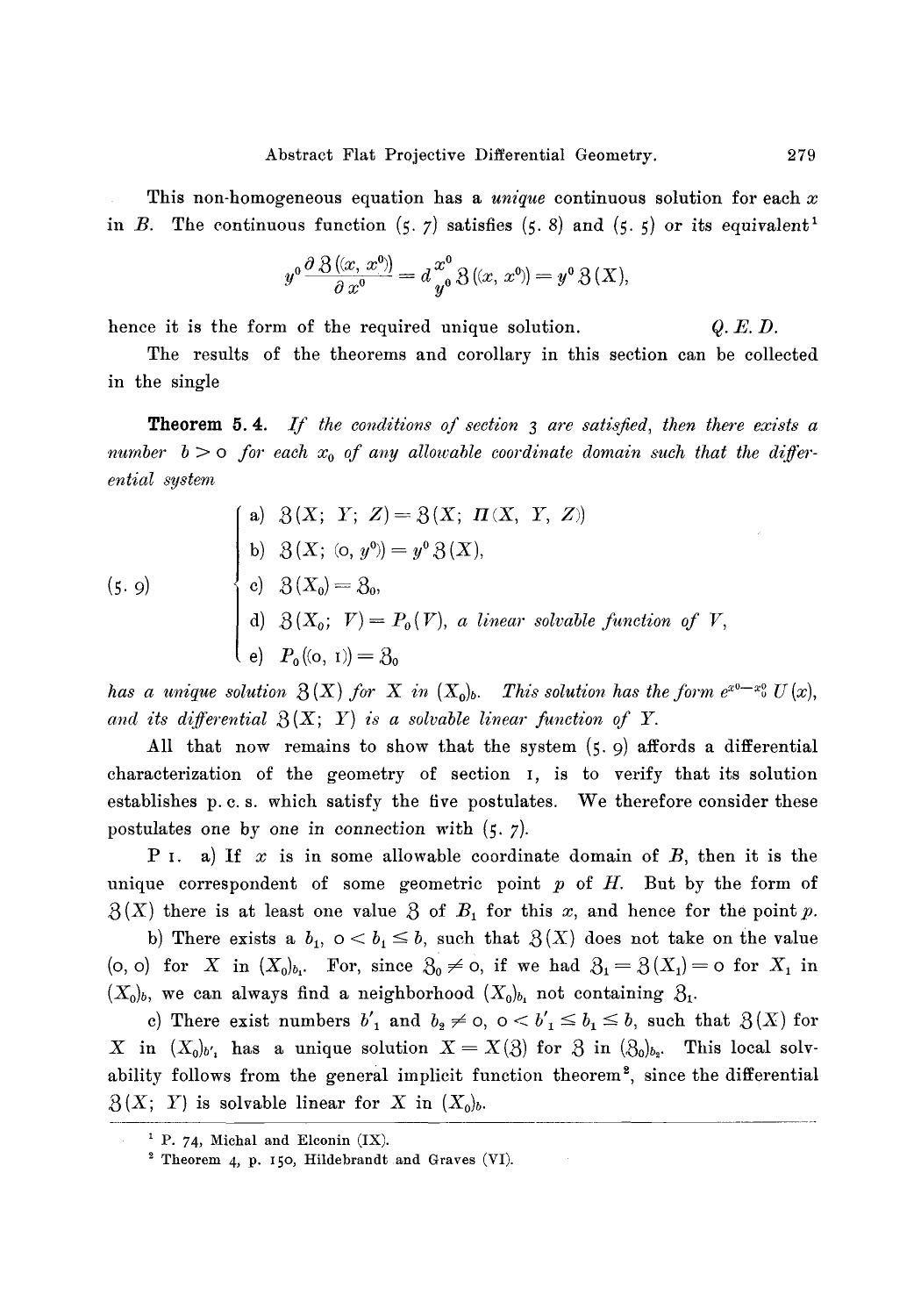d) Since by definition the allowable coordinate system  $x(q)$  is a homeomorphism, and by b) above  $\mathfrak{Z}(X) \neq o$  for X in  $(X_0)_{b_1}$ , the correspondence  $q \rightarrow \mathfrak{Z}$ is biunique in the specified neighborhoods.

Note that these neighborhoods  $(X_0)_{b'_1}$  and  $(\mathfrak{Z}_0)_{b_2}$  remain the same for the verification of the remaining postulates.

P 2. If a point  $q$  in  $H$  corresponds to two elements

$$
\mathcal{B}_1 = e^{x_1^0 - x_0^0} U(x(q))
$$
 and  $\mathcal{B}_2 = e^{x_2^0 - x_0^0} (U(x(q)))$ 

of  $(\mathfrak{Z}_0)_{b_2}$ , then  $\mathfrak{Z}_1 = e^{x_1^0 - x_2^0} \mathfrak{Z}_2$ .

**P** 3. If  $P_0(V)$  and  $\overline{P}_0(V)$  are two choices (distinct or not) of the arbitrary function in d) of (5.9) giving rise to two solutions  $\mathcal{B}(X)$  and  $\mathcal{B}(X)$  (correspondingly distinct or not), then there exists a solvable linear function

$$
L(X) = \overline{P}_0(P_0^{-1}(X))
$$
 with inverse  

$$
L^{-1}(X) = P_0(\overline{P}_0^{-1}(X))
$$
 such that  

$$
\overline{P}_0(V) = L(P_0(V)).
$$

P 4. Conversely, any solvable linear transformation of a  $P_0(V)$  yields a  $\overline{P}_{0}(V)$  which is solvable linear and hence gives rise to a  $\overline{\mathfrak{Z}}(X)$  having the same properties as  $\mathcal{B}(X)$ , i.e. a p. c. s.

P 5. This postulate is evidently satisfied.

## **Bibliography.**

- I. O. VEBLEN and J. H. C. WHITEHEAD. »The Foundations of Differential Geometry.>> Cambridge Tract No. 29, I932.
- II. A. D. MICHAL and D. H. HYERS. »Theory and Applications of Abstract Normal Coordinates in a General Differential Geometry.» Annali d. R. Scuola Normale Superiore di Pisa. Series II Vol. VII, pp. 1-19, 1938.
- IIl. A. D. MICHAL. ~General Projective Differential Geometry.>> Proceedings N. A. S. Vol. 23, pp.  $546 - 548$ ,  $1937$ ; »General Differential Geometry and Related Topics.» Bulletin of Amer. Math. Soc., vol. 45, pp. 529-563 (1939).
- IV. A. D. MICHAL and D. H. HYERS. »Second Order Differential Equations with Two-point Boundary Conditions in General Analysis.» American Journal of Mathematics. Vol.  $58$ , pp.  $646 - 660$ ,  $1936$ .
- V. A. D. MICHAL and R. S. MARTIN. »Some Expansions in Vector Space.» Journal de Math. pures et appliquées. Vol. 13, pp. 69-91. 1934.